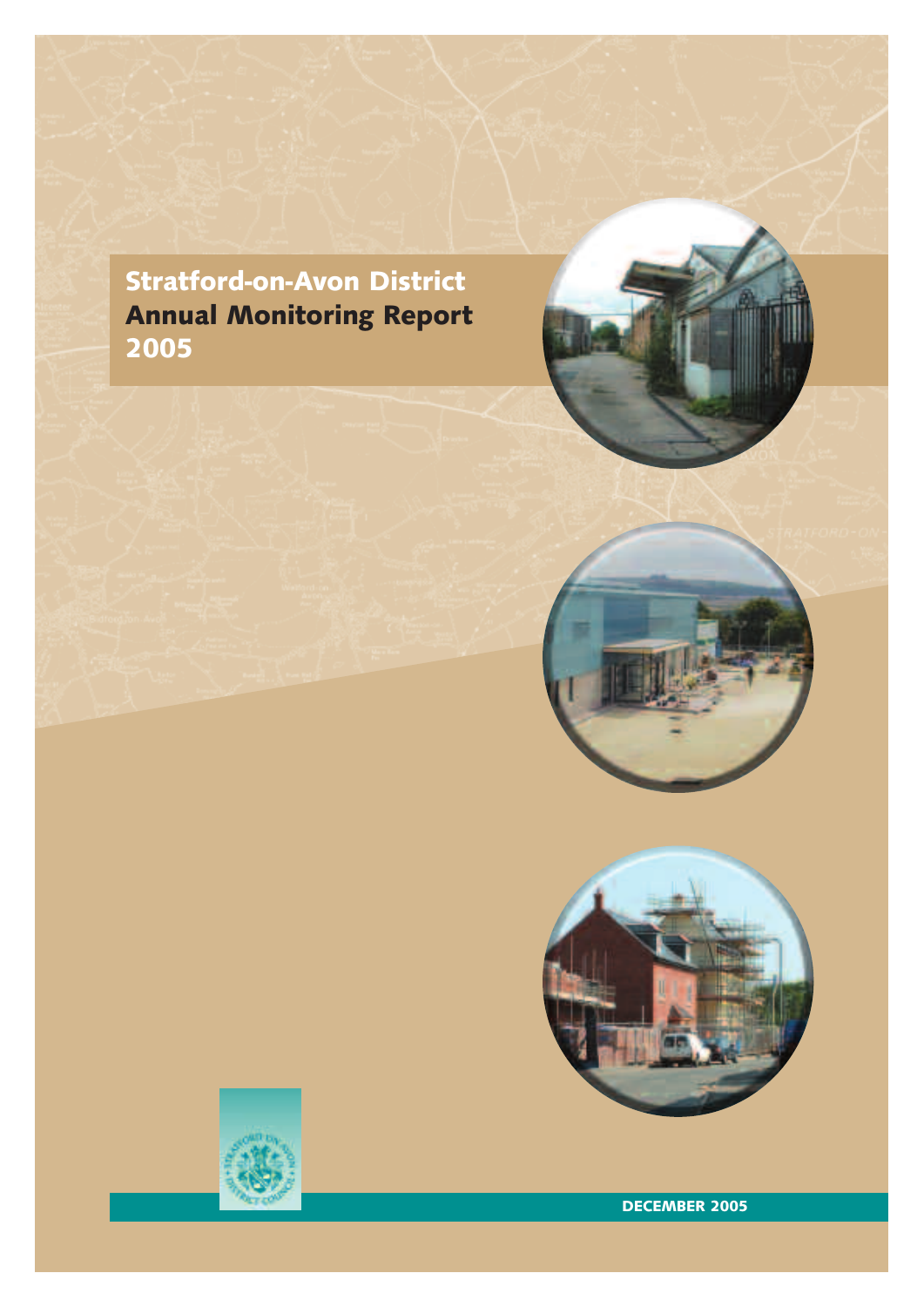# **Stratford-on-Avon District Annual Monitoring Report 2005**

A large print copy, electronic copy or more copies of this publication are available on request from Environmental Services

© Copyright Stratford-on-Avon District Council



**Planning and Building Control** Stratford-on-Avon District Council Elizabeth House, Church Street Stratford-upon-Avon CV37 6HX

Telephone 01789 260337

e-mail planning@stratford-dc.gov.uk website www.stratford.gov.uk

SDC/0681/DEC05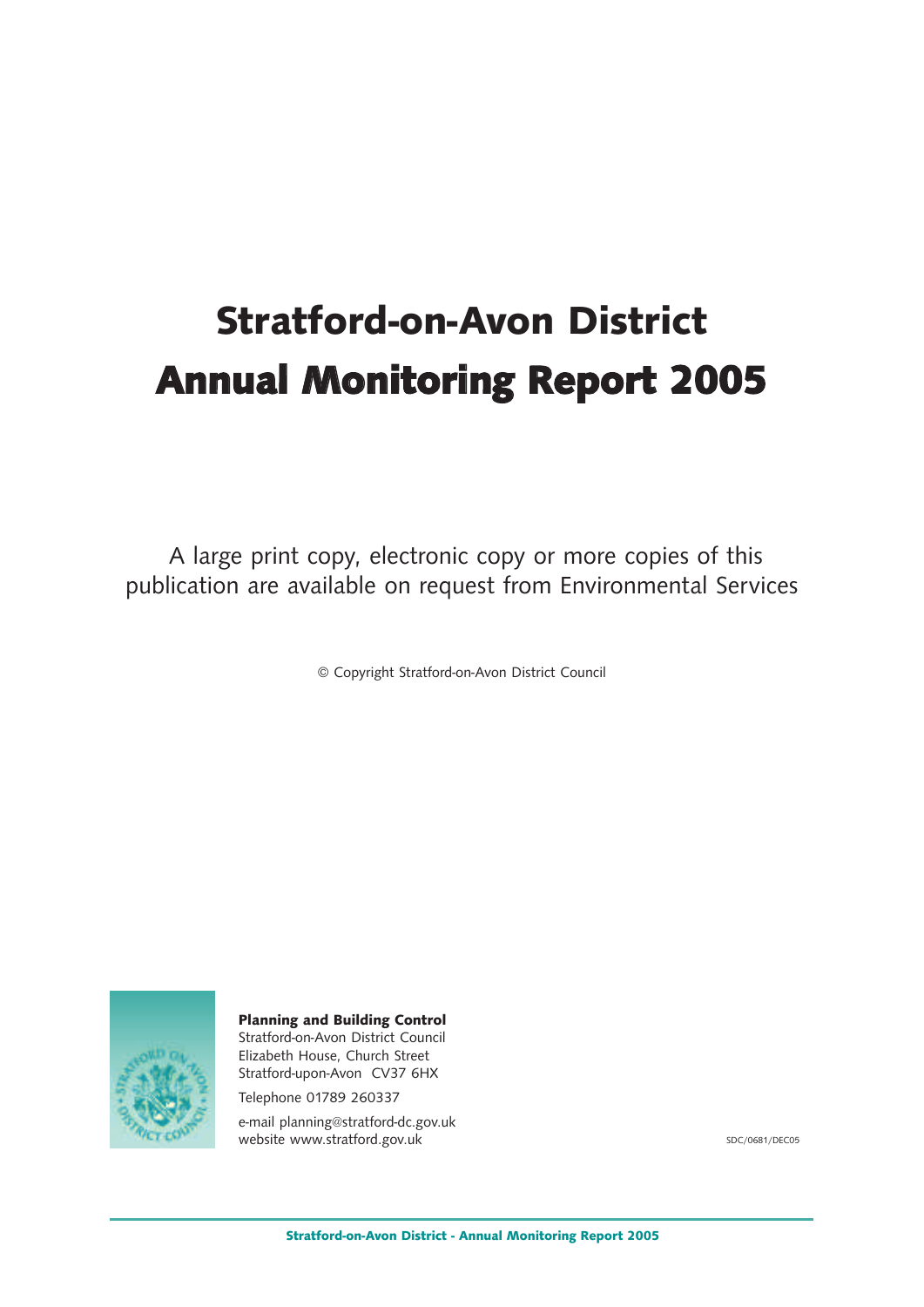## 1 Introduction

The preparation and publication of an Annual Monitoring Report is one of the fundamental planks of the new planning system introduced by the Planning and Compulsory Purchase Act 2004.

To quote Government guidance, 'monitoring is essential to establish what is happening now, what may happen in the future and … to determine what needs to be done.'

The Act requires each local planning authority to submit an annual report to the Secretary of State. It is expected to contain information on the implementation of the Local Development Scheme and the extent to which the policies set out in the local development documents are being achieved.

One of the key components of the new planning system is the importance of linking the development plan with the community strategy for the area. In this way it is possible for them to adopt common targets and indicators so that common progress can be gauged.

The development plan can be helpfully described as the physical manifestation of the community strategy, helping to ensure that land and buildings are used in ways that meet the expressed needs and priorities of communities.

The new form of monitoring is intended to take a positive approach, identifying key challenges and opportunities, and informing decisions so that the greatest benefit for the future of the area is derived.

This document is Stratford District Council's first Annual Monitoring Report (AMR) produced under the 2004 Act. It seeks to meet the Government's expectations of the initial edition of the AMR and identifies where improvements in the scope of the monitoring process are intended to be made.

This report covers the monitoring period 1 April 2004 to 31 March 2005, apart from the section on the Local Development Scheme which outlines progress at the time of publication.

### 2 Summary

This section draws out some of the key findings that have been established through producing this edition of the Annual Monitoring Report.

- progressing the Stratford-on-Avon District Local Plan Review to adoption has slipped slightly. It is hoped to adopt the Plan by Spring 2006, although this will be dependent on whether a Modifications Inquiry is held.
- because of the delay in adopting the Local Plan Review, work on the Core Strategy Development Plan Document has also slipped. Initial stages of evidence gathering and the formulation of options will now commence early in 2006.
- the Community Plan for Stratford-on-Avon District and the Corporate Strategy of the District Council provide a clear vision for the future and specific priorities for action. They will also provide an important foundation for work on the new Local Development Framework.
- the level of industrial land in Stratford District for the period 1996-2011 (127 hectares) exceeds significantly the requirement of the Warwickshire Structure Plan (81 hectares). However, this is due almost entirely to the large-scale developments that have been approved at the Gaydon Proving Ground.
- a large proportion (79%) of industrial development since 1996 has taken place on brownfield land. This compares favourably with the Structure Plan target of 60%.

 $1$  Local Development Framework Monitoring: A Good Practice Guide, 2005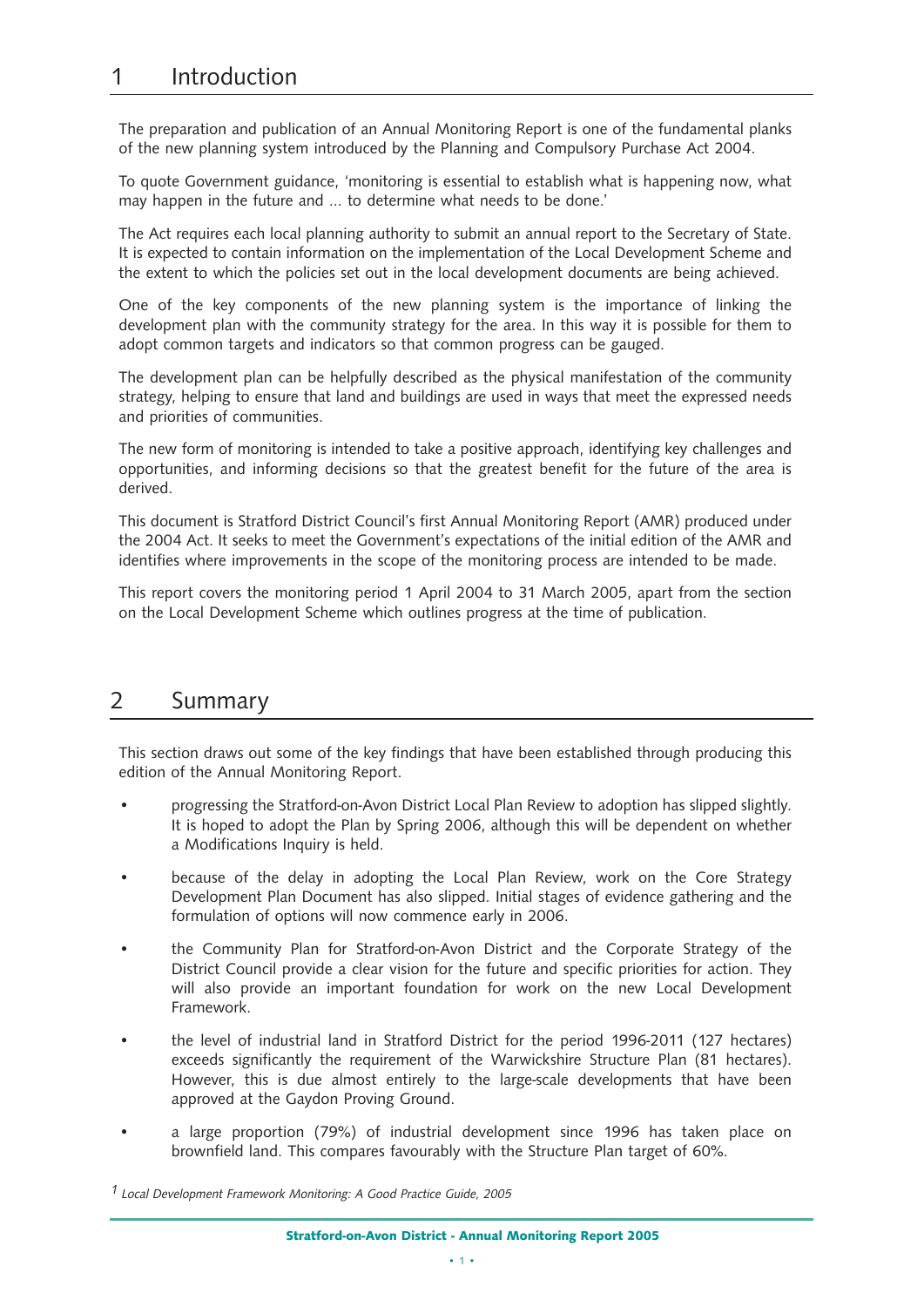- the anticipated completions rates from the identified housing land supply and from estimated windfall development would slightly exceed (by 289 dwellings) the Regional Spatial Strategy ceiling targets for the period to 2011. However, in the 2011-2016 period, even allowing for the release of the Strategic Reserve Sites in the Local Plan Review Proposed Modifications, the figures suggest a potential shortfall in completions against the strategic target as currently defined.
- the bias towards housing development on greenfield sites in 2004/05 (ie. 60%) is an outcome of decisions made in the context of planning policies prevailing in the 1990s when the adopted Stratford-on-Avon District Local Plan was being prepared. The majority of greenfield completions come from two sites allocated in that Local Plan, ie.Bridgetown and Bishopton. It is anticipated that the bias will switch to brownfield sites after these two sites are completed within the next two years.
- it is acknowledged that the current ability to monitor a number of core indicators is limited. This situation will partly be overcome through improvements to the planning applications database. However, certain indicators will require additional resources and/or assistance from specialist sources in order to be monitored effectively, for example the issue of biodiversity.
- the strategic emphasis in the Structure Plan on locating most development in Stratford-upon-Avon has not been achieved, taking 1996 as the base (ie. 16% for employment and 30% for housing). This is mainly due to the scale of commitments elsewhere in the District that pre-date the operation of policies in the Local Plan Review. The figure is particularly low for employment because it is acknowledged that employment opportunities should be provided across the District.
- a comprehensive assessment of all the policies in the Local Plan Review has not been undertaken at this stage. Such an exercise will be carried out in producing the Local Development Framework. It is anticipated that most policies will remain relevant and appropriate for inclusion in the LDF in order to ensure a comprehensive coverage of issues raised by the 3500 or so applications submitted to the District Council each year.

# 3. Local Development Scheme – progress and review

This section provides an update on the state of progress for the various documents referred to in the Council's Local Development Scheme published in March 2005.

For each document, the latest position is given and an explanation provided where changes are proposed to the Local Development Scheme.

| Name of Document Progress                          |                                                                                                                                                                          | <b>Proposed Change to the Local</b><br><b>Development Scheme</b>                                                                    |
|----------------------------------------------------|--------------------------------------------------------------------------------------------------------------------------------------------------------------------------|-------------------------------------------------------------------------------------------------------------------------------------|
| Stratford-on-Avon<br>District Local Plan<br>Review | Proposed Modifications placed on deposit<br>in October 2005. Adoption anticipated by<br>April 2006, but this will not be possible if<br>a Modifications Inquiry is held. | Amend adoption date to April 2006 (this<br>will need to be revised if a Modifications<br>Inquiry is necessary).                     |
| Statement of<br>Community<br>Involvement           | Submitted to Secretary of State in June<br>2005. Representations submitted.<br>Examination to be held in January 2006.                                                   | The requirement for a public examination<br>means that the adoption date should be<br>amended to April 2006.                        |
| Core Strategy DPD                                  | Pre-production evidence gathering stage<br>now due to commence in January 2006.                                                                                          | Delay due to slippage in progressing Local<br>Plan Review to adoption. Dates for other<br>key milestones to be amended accordingly. |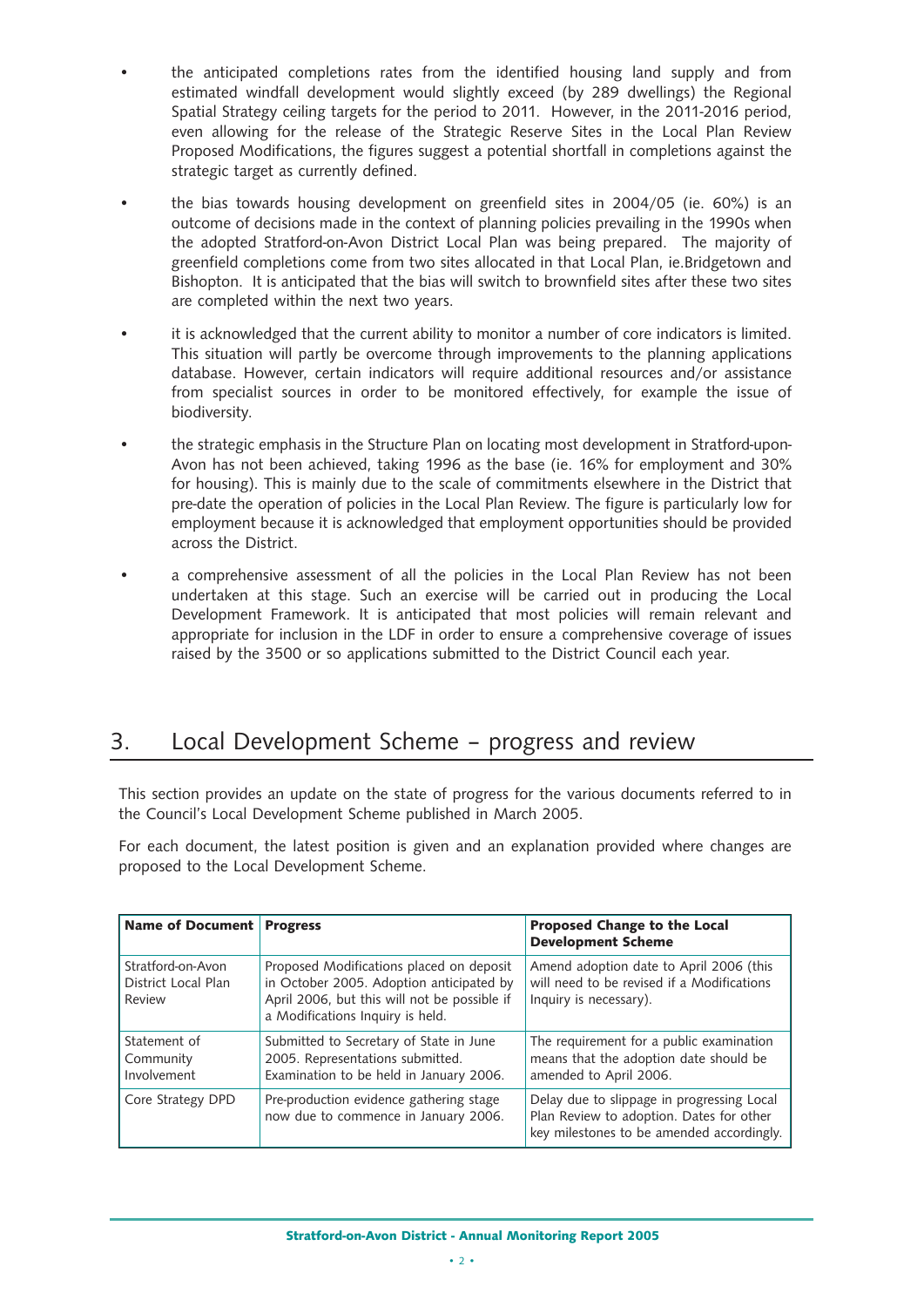| <b>Name of Document</b>                                                           | <b>Progress</b>                                                                                                                                                                                                                                     | <b>Proposed Change to the Local</b><br><b>Development Scheme</b>                                                                    |
|-----------------------------------------------------------------------------------|-----------------------------------------------------------------------------------------------------------------------------------------------------------------------------------------------------------------------------------------------------|-------------------------------------------------------------------------------------------------------------------------------------|
| Significant Allocations<br>DPD                                                    | Pre-production evidence gathering stage<br>now due to commence in January 2006<br>(in parallel with Core Strategy).                                                                                                                                 | Delay due to slippage in progressing Local<br>Plan Review to adoption. Dates for other<br>key milestones to be amended accordingly. |
| Developer<br>contributions towards<br>transport schemes in<br>Stratford-upon-Avon | Timetable is linked to the adoption of the<br>Local Plan Review and re-adoption as SPD<br>likely to slip to the end of 2006.                                                                                                                        | Amend date of adoption to December<br>2006.                                                                                         |
| Car and cycle parking<br>standards                                                | Timetable is linked to the adoption of the<br>Local Plan Review and re-adoption as SPD<br>likely to slip to the end of 2006.                                                                                                                        | Amend date of adoption to December<br>2006.                                                                                         |
| Meeting the needs of<br>the District's rural<br>communities                       | Timetable is linked to the adoption of the<br>Local Plan Review and re-adoption as SPD<br>likely to slip to the end of 2006.                                                                                                                        | Amend date of adoption to December<br>2006.                                                                                         |
| Stratford-upon-Avon<br>Waterfront<br>Masterplan                                   | Timetable is linked to the adoption of the<br>Local Plan Review and re-adoption as SPD<br>likely to slip to the end of 2006.                                                                                                                        | Amend date of adoption to December<br>2006.                                                                                         |
| Meeting housing<br>needs                                                          | Informal SPD due to be approved by<br>Spring 2006. Timetable is linked to the<br>adoption of the Local Plan Review and<br>re-adoption as formal SPD likely to slip to<br>Spring 2007.                                                               | Amend date of adoption to April 2007.                                                                                               |
| Stratford-upon-Avon -<br>development in<br>residential areas<br>SPG adopted in    | August 2005. Timetable is linked to the<br>adoption of the Local Plan Review and<br>re-adoption as formal SPD likely to slip to<br>Spring 2007.                                                                                                     | Amend date of adoption to April 2007.                                                                                               |
| Provision of Public<br>Open Space                                                 | SPG adopted in March 2005. Timetable is<br>linked to the adoption of the Local Plan<br>Review and re-adoption as formal SPD<br>likely to slip to Spring 2007.                                                                                       | Amend date of adoption to April 2007.                                                                                               |
| Planning for Farm<br>Diversification                                              | Guidance Note approved and published in<br>August 2005.                                                                                                                                                                                             | No longer intended to be adopted as SPD.<br>Delete from Local Development Scheme.                                                   |
| Harbury Cement<br>Works Masterplan                                                | New document not currently included in<br>the Local Development Scheme. A<br>Masterplan is being prepared in<br>accordance with the new Policy CTY20 for<br>this site, which is included in the Proposed<br>Modifications to the Local Plan Review. | Include as a Proposed Supplementary<br>Planning Document for adoption by April<br>2007.                                             |
| World Class Stratford<br>-Urban Design<br>Framework                               | New document not currently included in<br>the Local Development Scheme. An Urban<br>Design Framework (UDF) is being prepared<br>as part of the World Class Stratford<br>initiative. It is intended that the UDF will<br>be adopted as SPD.          | Include as a Proposed Supplementary<br>Planning Document for adoption by<br>December 2006.                                          |

Note: DPD = Development Plan Document SPD = Supplementary Planning Document

# 4. State of the District - context

Stratford-on-Avon District has about 250 communities of varying sizes spread across a predominately rural area covering 979 square kilometres. It is one of the largest districts in England making delivery of and access to services a major issue for residents.

The District contains a wealth of historic towns, villages and individual buildings, set in an attractive landscape. There are 76 conservation areas and over 3,000 listed buildings. The Cotswolds Area of Outstanding Beauty extends into the southern fringe of the District.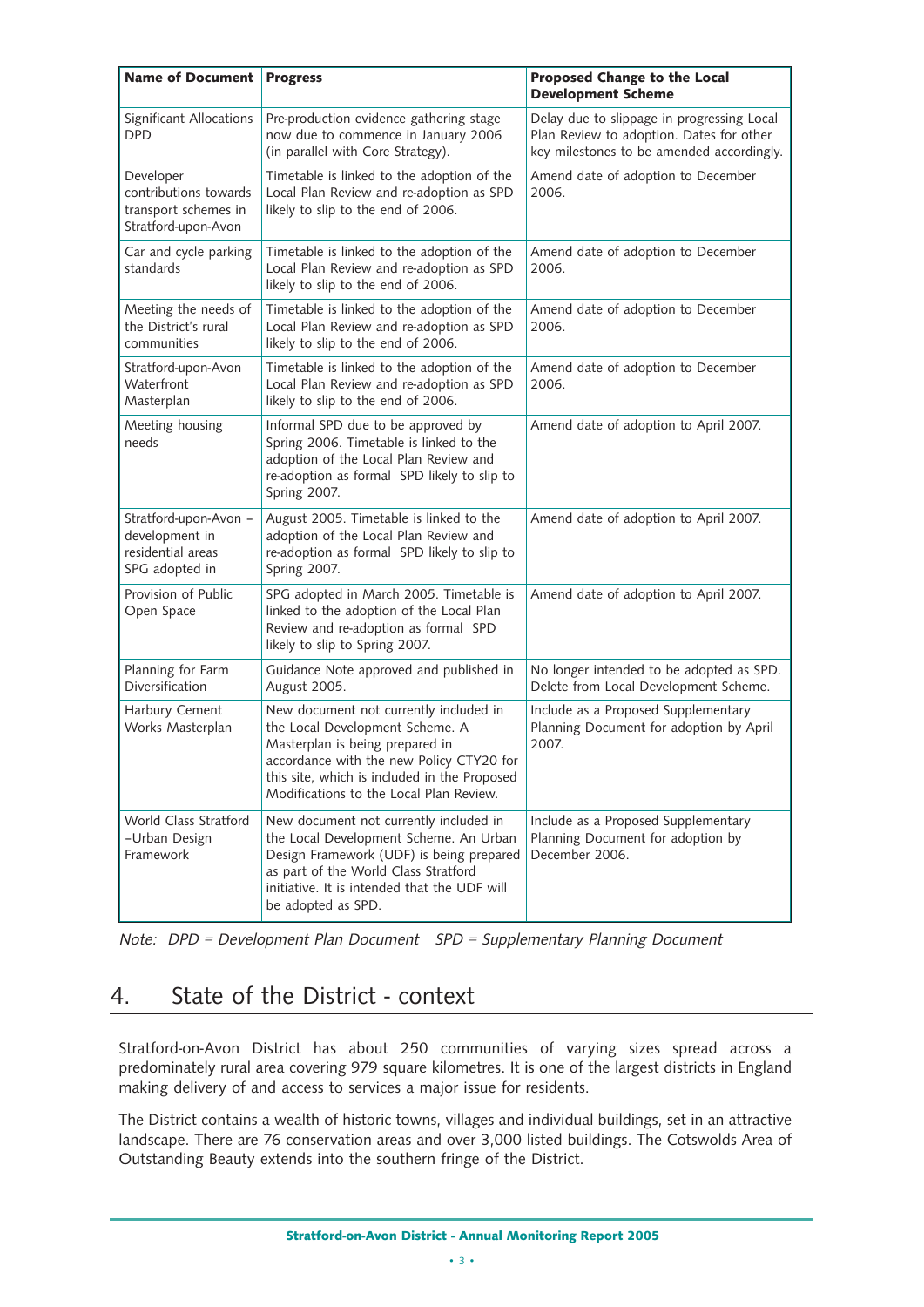Around 5.5 million people visit the District each year, with Stratford-upon-Avon and the Shakespeare properties being of international significance. Tourism is crucial to the local economy and is facing important challenges at the present time.

A significant factor is the higher average age of the District's populations compared with the national average. Almost 50% of its residents are over 45 and the proportion aged 85+ has increased by nearly half over the last ten years. This trend is likely to continue.

Property prices are extremely high and many people, especially the young and lower paid, cannot afford to live within or move into the District. This makes the provision of affordable housing a priority.

Rural services, such as shops, post offices and pubs, continue to decline. This is having a detrimental effect on the function of communities as they take on an increasingly dormitory nature.

The unemployment rate in the District fell below 1.0% in March 2005, compared with 1.7% in Warwickshire as a whole and 2.5% across the UK. The tourism, retail and service sectors are important sources of jobs, but farming has declined rapidly in recent decades. The level of outcommuting is relatively high, with 39% of its employed residents working outside the District.

The level of car ownership is the highest in Warwickshire and the effects of traffic congestion on Stratford-upon-Avon require particular attention. Having said that, over 6,400 households in the District do not have a car and are therefore reliant on other forms of transport.

Nearly 6,000 households are in receipt of means-tested benefits. These households are widely spread across the District making the provision of services to meet their needs a clear challenge.

The District is a very safe place to live, with the levels of recorded crime amongst the lowest in the country. However, the fear of crime has a significant impact on the quality of life for many people.

The latest 'Quality of Life in Warwickshire' report produced by the County Council concludes:

'Stratford-on-Avon District continues to display excellent performance in many areas, particularly the local economy, health and education. The main area for concern remains transport and transportrelated indicators, with almost all of these below the County average and showing decline. Despite this, the District continues to be a very good place to live and work.'

The situation outlined above has been at the forefront of the work of the District Council and its partners. In consultation with local people and organisations, the Community Plan for Stratford District was adopted in October 2004 to provide a vision for the area for the period to 2015.

The Council's own Corporate Strategy has been prepared and adopted to help achieve the Community Plan. It identifies three core aims that will act as a focus for the Council's activities and resources. These are:

- Developing Safer and Healthier Communities
- Creating Sustainable Communities
- Developing Inclusive Communities.

Together, the Community Plan and Corporate Strategy identify the following priorities for the coming years that will have specific implications for spatial planning within the District:

- Ensuring that local people have an effective voice in the decision-making processes that affect their lives, with particular emphasis on helping people in areas of relative deprivation.
- Focusing on meeting the specific needs of people who are disadvantaged through disability, lack of access to transport or limited resources, particularly with respect to the provision of affordable housing and the delivery of services.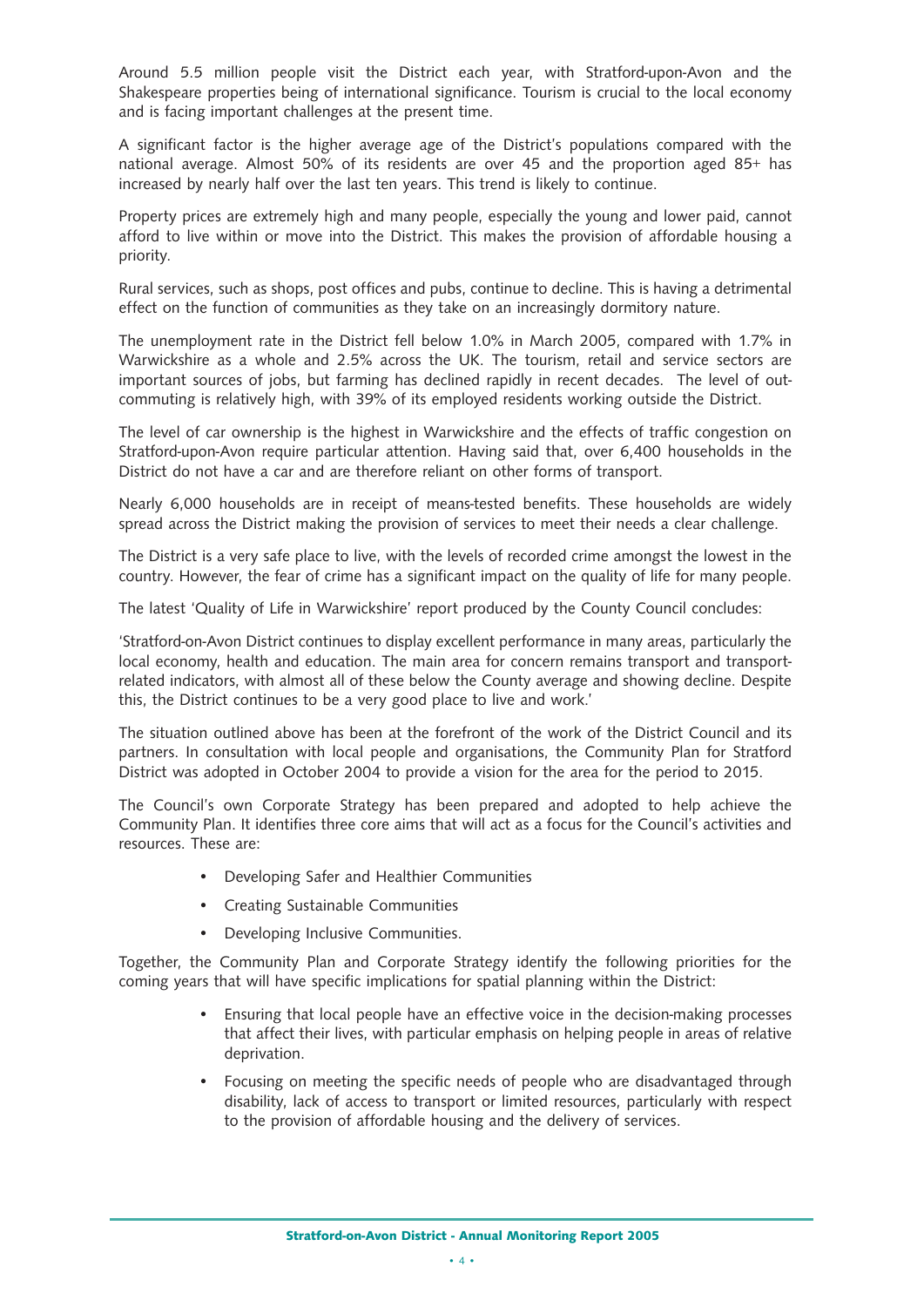- Maximising the use of existing facilities such as schools, libraries, village halls and other community buildings to provide local services, and to support the development of new facilities where they are needed.
- Supporting a wide range of jobs, together with the provision of affordable childcare, support for carers, skills and training, and transport so that people have the opportunity to work.
- Providing scope to participate in a wide range of leisure activities, including active recreational pursuits, to help improve the health of residents.

It is expected that these priorities will have a major bearing on the preparation and content of the Council's Local Development Framework. In particular, the Core Strategy DPD is likely to focus on providing a wide range of homes and jobs to meet the needs of local people, protecting and enhancing the landscape, habitats and built heritage, and improving the availability of and access to services.

# 5. Core Indicators

#### **National and Regional Indicators**

A series of national indicators has been set by Government as part of the new planning system. These have been adopted by the West Midlands Regional Assembly to assist the monitoring of the region's spatial plans. In this way it is intended to check that the objectives of the Regional Spatial Strategy are being met by each constituent part of the region.

Where possible, this edition of the Annual Monitoring Report, being the first of its type, provides data for previous years so that trends can be identified.

It should be noted, however, that the District Council is able only to provide information on certain indicators at this time. We hope to be in a position to improve our monitoring of certain matters in future years, as identified.

This part of the AMR relates to the Stratford-on-Avon District Local Plan Review. The plan has reached an advanced stage in its preparation, with Proposed Modifications having been placed on deposit at the end of October 2005 following consideration of the Inspector's Report. The plan is in general conformity with the Warwickshire Structure Plan, whereas this is not the case with the District Local Plan adopted in May 2000, particularly with respect to the substantive issues of housing and industrial land provision.

#### **Business**

It should be noted that this section relates solely to land in industrial uses, defined as Use Classes B1, B2 and B8 in accordance with the Warwickshire Structure Plan. The base date for the monitoring of industrial land provision is 1996 in order to relate to the current Structure Plan period.

#### **1a Amount of land developed for employment**

|          | 1996-00       | 2000-01 | 2001-02  | 2002-03       | 2003-04 | 2004-05   | Total                            |
|----------|---------------|---------|----------|---------------|---------|-----------|----------------------------------|
| Hectares | つつ つ<br>ر ، ے | ∽<br>.  | Γ<br>◡.◡ | $\sim$<br>3.6 | 26.9    | ົ່<br>ر.ر | $70^{\circ}$<br>$\Omega$<br>′∪.o |

Comment

This indicates the rate of completion of sites for industrial development. The higher figure for certain years is usually due to the completion of a single large scheme. For example, in the year 2003-04 a major new factory for Aston Martin was completed at the Gaydon Proving Ground.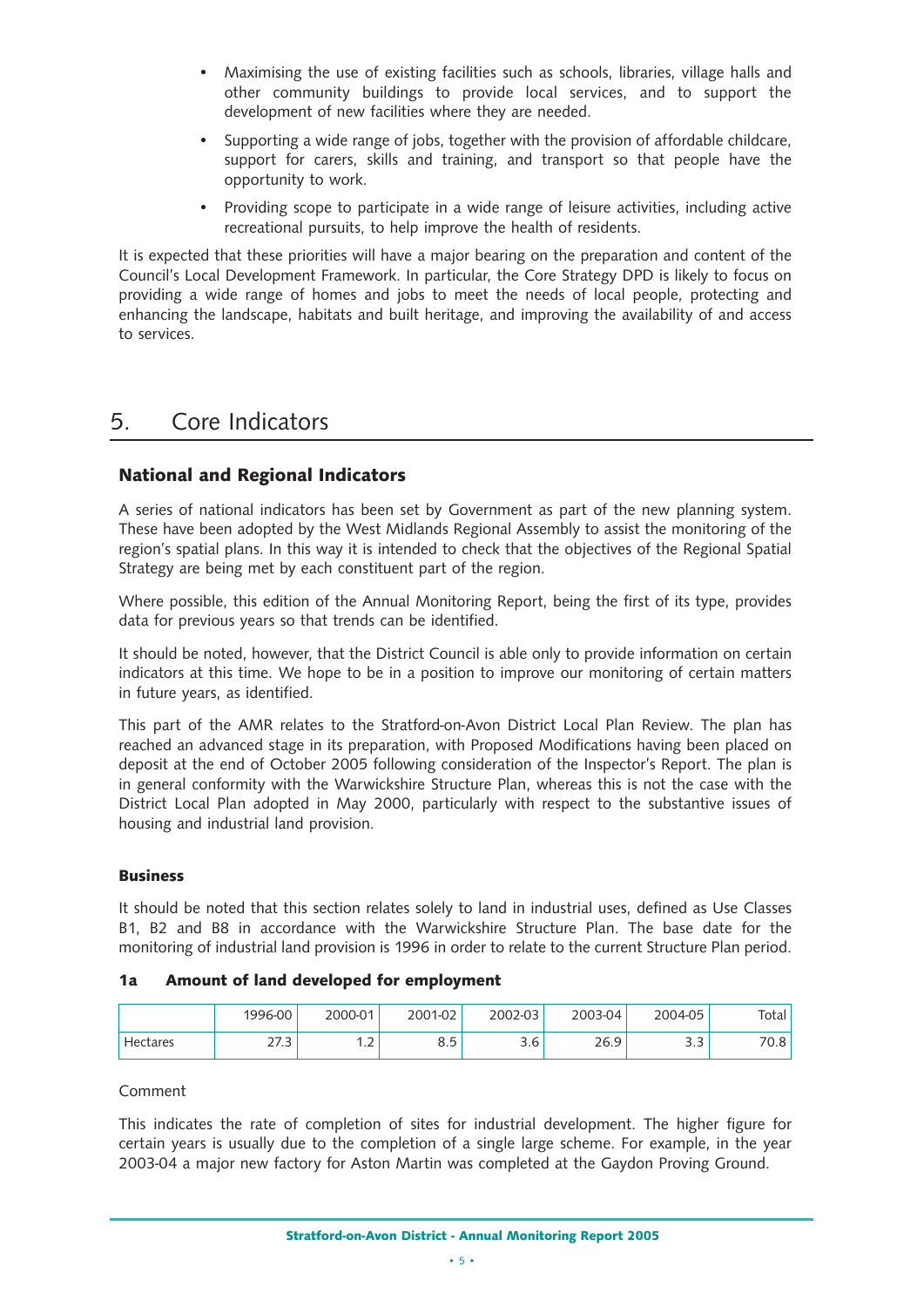The national indicator has recently been amended and now stipulates the amount of floorspace developed for employment by type. This information is not readily available for previous years but the amount of employment floorspace completed during the year 2004/05 is as follows:

|                  | B1(a) | D4/h'<br>י טוו ט | D 1 /<br>$1C$ . | D.<br>⊃∠ | B <sub>8</sub> | Total  |
|------------------|-------|------------------|-----------------|----------|----------------|--------|
| Floorspace(sq.m) | 2,000 |                  | 250ء            | 750<br>. | 900            | 3.900' |

#### **1b Amount of land developed for employment in a development and/or regeneration area**

None of Stratford-on-Avon District lies within such an area.

#### **1c Percentage of 1a (above) which is on previously developed land**

|           | Total land developed (ha) | Total brownfield land (ha) | Percentage |
|-----------|---------------------------|----------------------------|------------|
| 1996-2005 | 70.8                      | 55.9                       | 79.0 i     |

#### Comment

The Warwickshire Structure Plan (Policy I.2) sets an indicative target of 60% for new industrial development on previously developed land in Stratford-on-Avon District. Hence, it is evident that the target has been exceeded significantly since 1996.

#### **1d Employment land supply**

|               | Under construction  <br>(ha) | permission (ha) | With planning   Otherwise committed  <br>(ha) | Total I<br>(ha) |
|---------------|------------------------------|-----------------|-----------------------------------------------|-----------------|
| As at 31.3.05 |                              | 42.0            | 11 Q                                          |                 |

#### Comment

The existing level of industrial land supply, when added to the 70.8 hectares completed since the base date of 1996 (see 1a above), reveals that 127.9 hectares of land has been available for industrial development during the plan period 1996-2011. This compares with the industrial land requirement for Stratford-on-Avon District of 81 hectares specified in the Warwickshire Structure Plan (Policy I.2). The excess provision is due almost entirely to the substantial amount of development that has taken place at the Gaydon Proving Ground since 1996 which equates to approximately 44 hectares. This development has been exclusively for Land Rover and Aston Martin and was justified in the national interest of the motor vehicle industry.

#### **1e Loss of employment land (ie. amount of land redeveloped for other uses)**

|          | 1996-00  | 2000-01       | 2001-02 | 2002-03 | 2003-04 | 2004-05         | Total |
|----------|----------|---------------|---------|---------|---------|-----------------|-------|
| Hectares | -<br>ے ۔ | $0.0^{\circ}$ | 0.0     | 0.0     | v.v     | 3 Q<br><u>.</u> | 7.6 ' |

#### Comment

The figures above relate to the amount of land already redeveloped. However, there are a further 8.6 hectares of industrial land with planning permission for redevelopment to other uses, mostly residential. On that basis, a total of 16.2 hectares has been lost since 1996, a situation which should be taken into account when considering the overall supply of industrial land in the District.

#### **1f Amount of employment land lost to residential development**

All of the 7.6 hectares in 1e (above) were lost to residential development.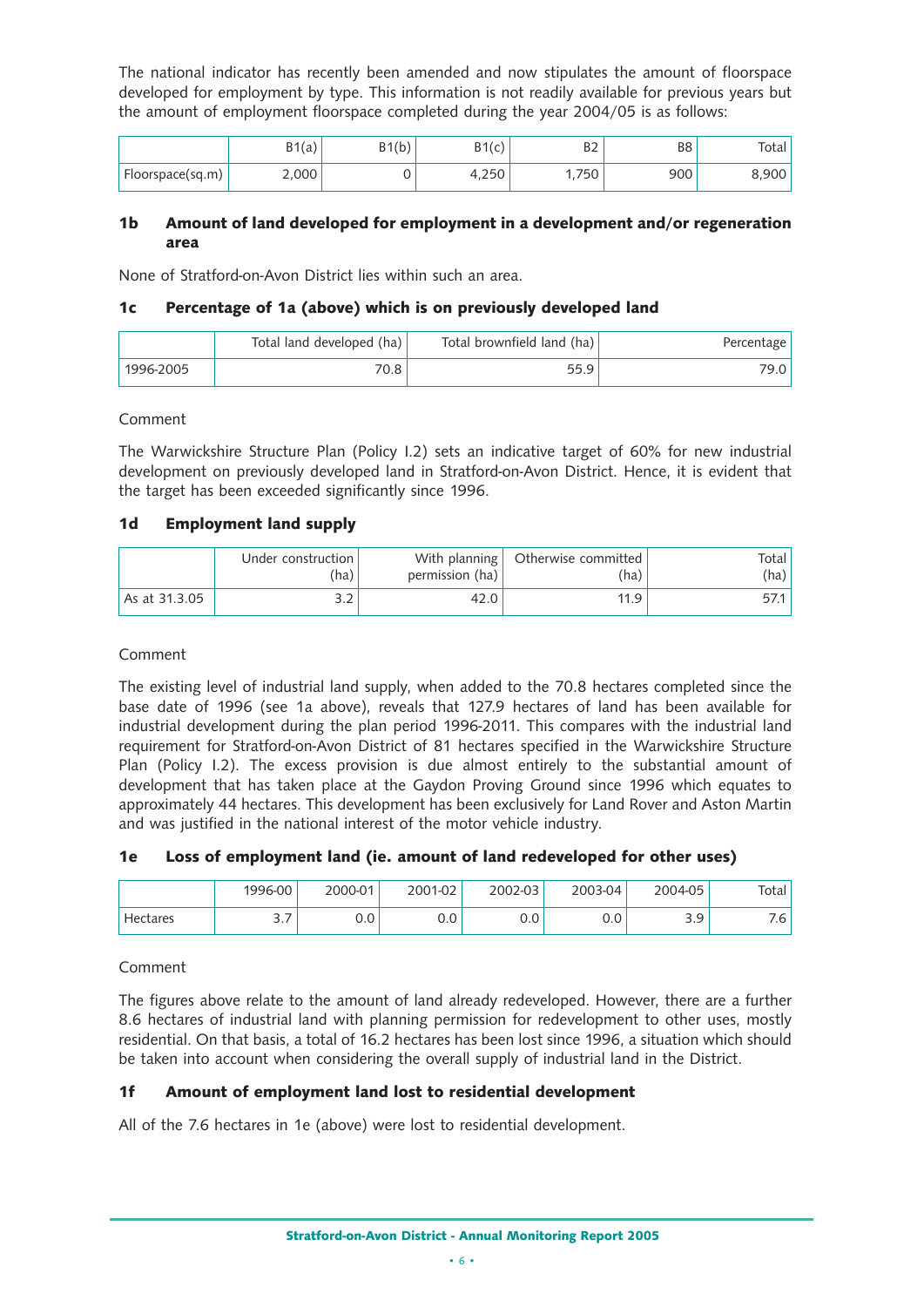#### **Housing**

#### **2a Housing trajectory**

#### Comment

The trajectory covers the period up to 2016 in accordance with the advice of para. 4.22 of Local Development Framework Monitoring: A Good Practice Guide, i.e. ten years from the anticipated date of adoption of the Stratford-on-Avon District Local Plan Review.

The scope of the housing trajectory is based on the need to monitor housing delivery against the housing provision figures set out in the West Midlands Regional Spatial Strategy which now forms part of the development plan for the District. This approach follows guidance provided by the Government Office for the West Midlands. A base year of 2001 is used, as recommended by GOWM. The provision for Stratford-on-Avon District is calculated on the basis of the housing growth proportions used in Policy H.1 of the Warwickshire Structure Plan (WASP) applied across the whole of the period 2001-2016 in the absence of any other guidance on district level apportionment of RSS growth for Warwickshire as a whole. The proportion for Stratford-on-Avon District is 26.4%.

While it has been suggested by GOWM that the trajectory also shows WASP housing provision figures, it is considered that this would not serve a purpose, given that the District Council is using RSS figures in its Proposed Modifications to the Stratford-on-Avon District Local Plan Review. Furthermore, the WASP figures are not in conformity with the RSS and in any case they provide no steer as regards the extent of provision for the period 2011-2016.

While the RSS housing provision figures are expressed in gross terms, the LDF Monitoring Good Practice Guide seeks net figures. For an interim proxy measure of progress prior to the impending review of the RSS, Fig. 1 shows RSS net allocation figures which are derived in a manner consistent with that used to derive net completion assumptions shown in the RSS Annual Monitoring Report 2004. They equate to the RSS Annual Average Target minus the RSS Annual Demolitions Assumptions figure. The net allocation figures are on the high side as the adjustment for demolitions does not cover all forms of potential dwellings losses, e.g. changes of use and conversions. Comparison can be made with the version of the trajectory based on gross figures, also provided in this report (Figs 3 & 4).

The RSS allocation is expressed in three phases of provision to be consistent with Table 1 of the RSS, i.e. 2001-2007, 2007-2011 & 2011-2016. Each phase has different annualized allocations, each lower than the previous. In general terms Fig. 1 shows that anticipated completions rates from the identified land supply and from estimated windfall development would exceed the RSS ceiling targets for the first two phases. However, in the 2011-2016 period, even allowing for the release of the Strategic Reserve Sites in the Local Plan Review Proposed Modifications, the figures suggest a potential shortfall in completions against the strategic target as currently defined. This is highlighted in Fig. 2 which clearly shows that the balance against the RSS maximum requirement falls into deficit post-2011. If the three phases are merged and considered on a cumulative basis, then the 2011-2016 shortfall would contribute to an overall shortfall of between 200 and 300 dwellings below the RSS-derived ceiling target of just over 6000 dwellings.

While not required in the LDF Monitoring Good Practice Guide, the gross figures version of the housing trajectory are shown in Figs 3 & 4 because the RSS strategic housing allocations are presented in the form of annualized rates of gross housing provision. This version of the trajectory represents a more accurate measure of progress towards strategic housing targets than the one based on net figures, although it does confirm the general picture given by the net trajectory, namely an adequate land supply until 2011, then a shortfall arising during the period 2011-2016.

Figs 3 & 4 are suggesting that although the first two phases (2001-2007 & 2007-2011) are likely to see housing provision above the ceiling targets derived from the RSS, taking account of underprovision in the 2011-2016 phase, if the period 2001-2016 were to be taken as a whole then the ceiling target would not be exceeded. As with the net figures, the gross trajectory suggests a shortfall of between 200 and 300 dwellings over that period.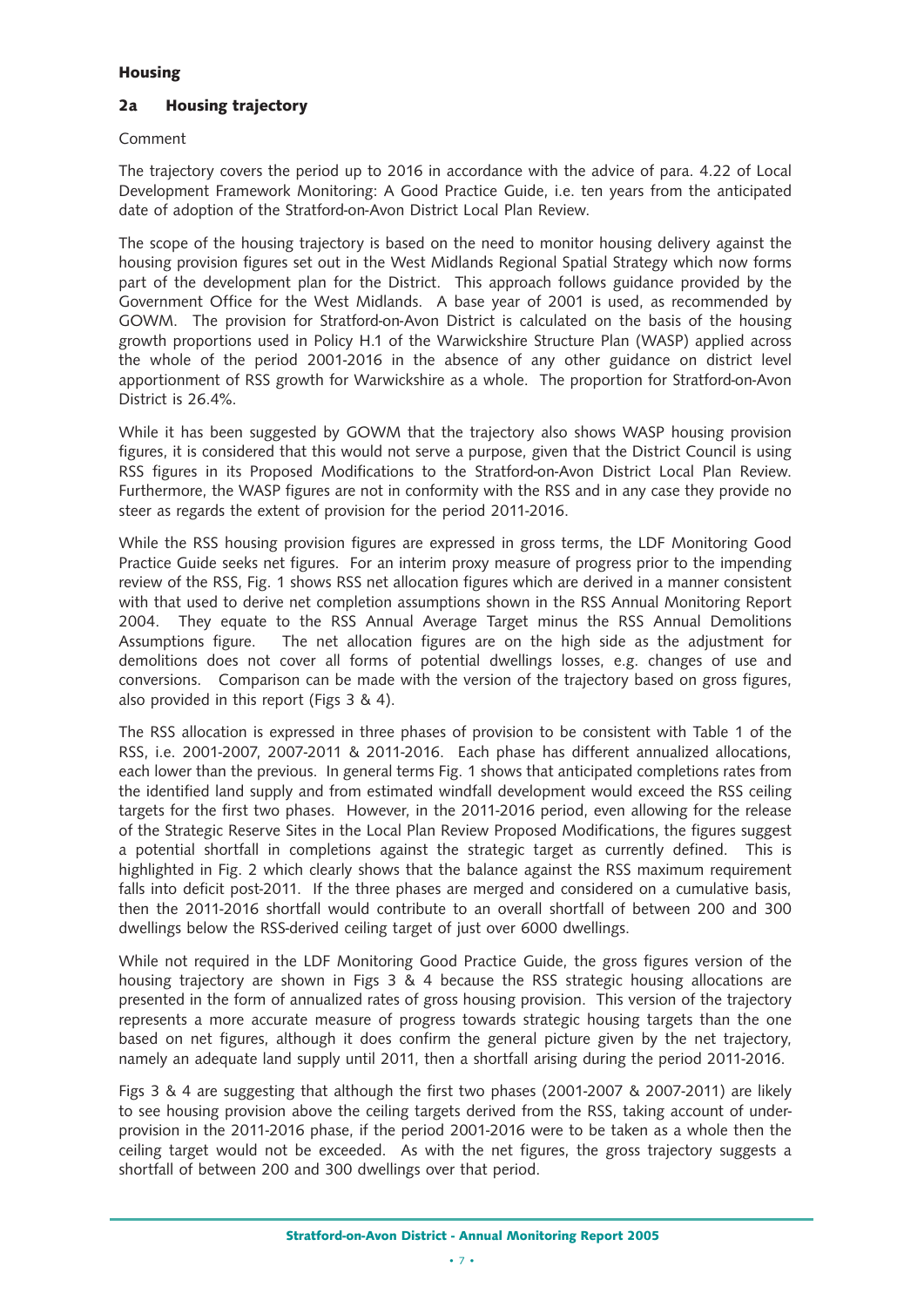

Stratford-on-Avon District - Annual Monitoring Report 2005

 $\ddot{\circ}$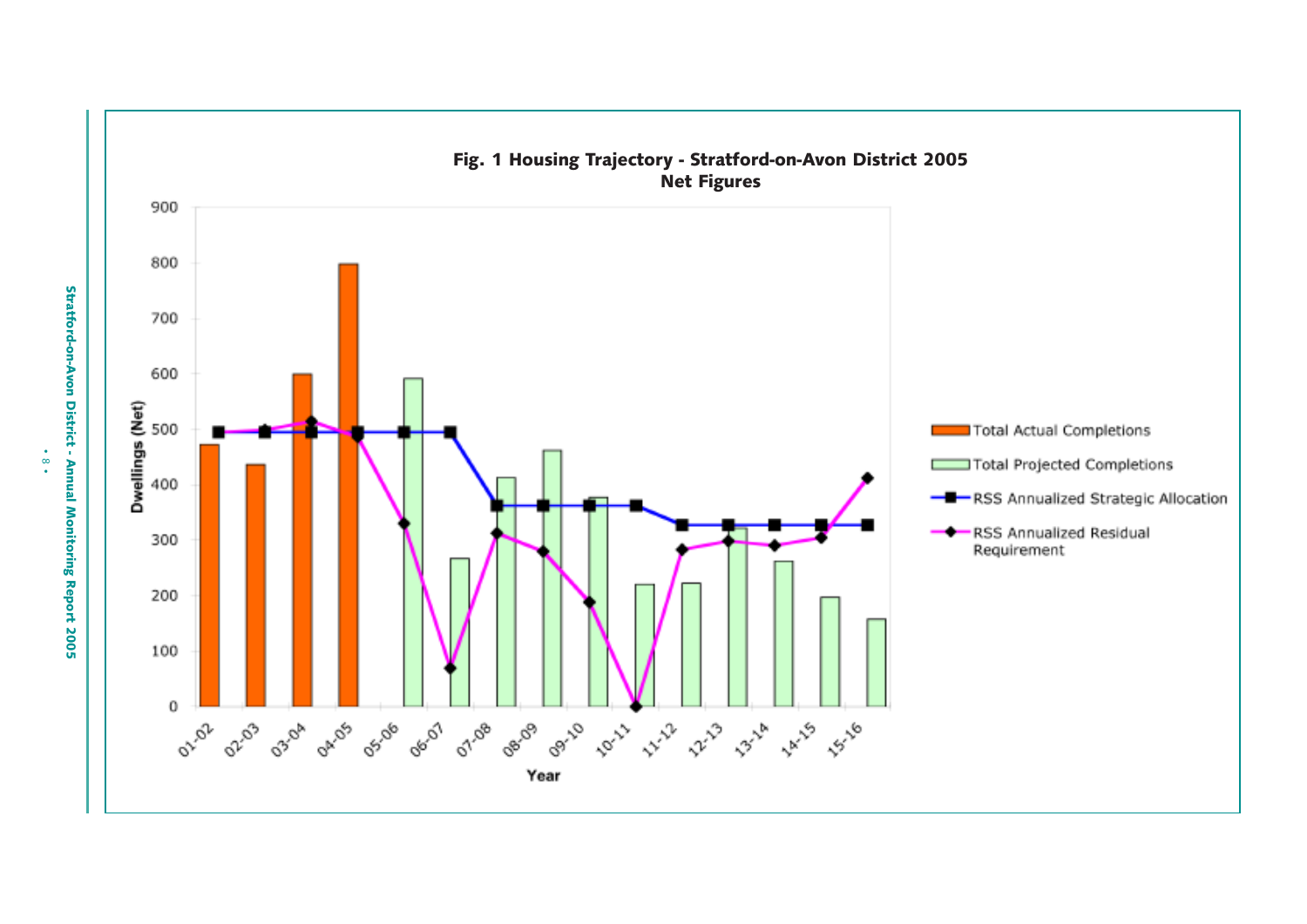

 $\ddot{\cdot}$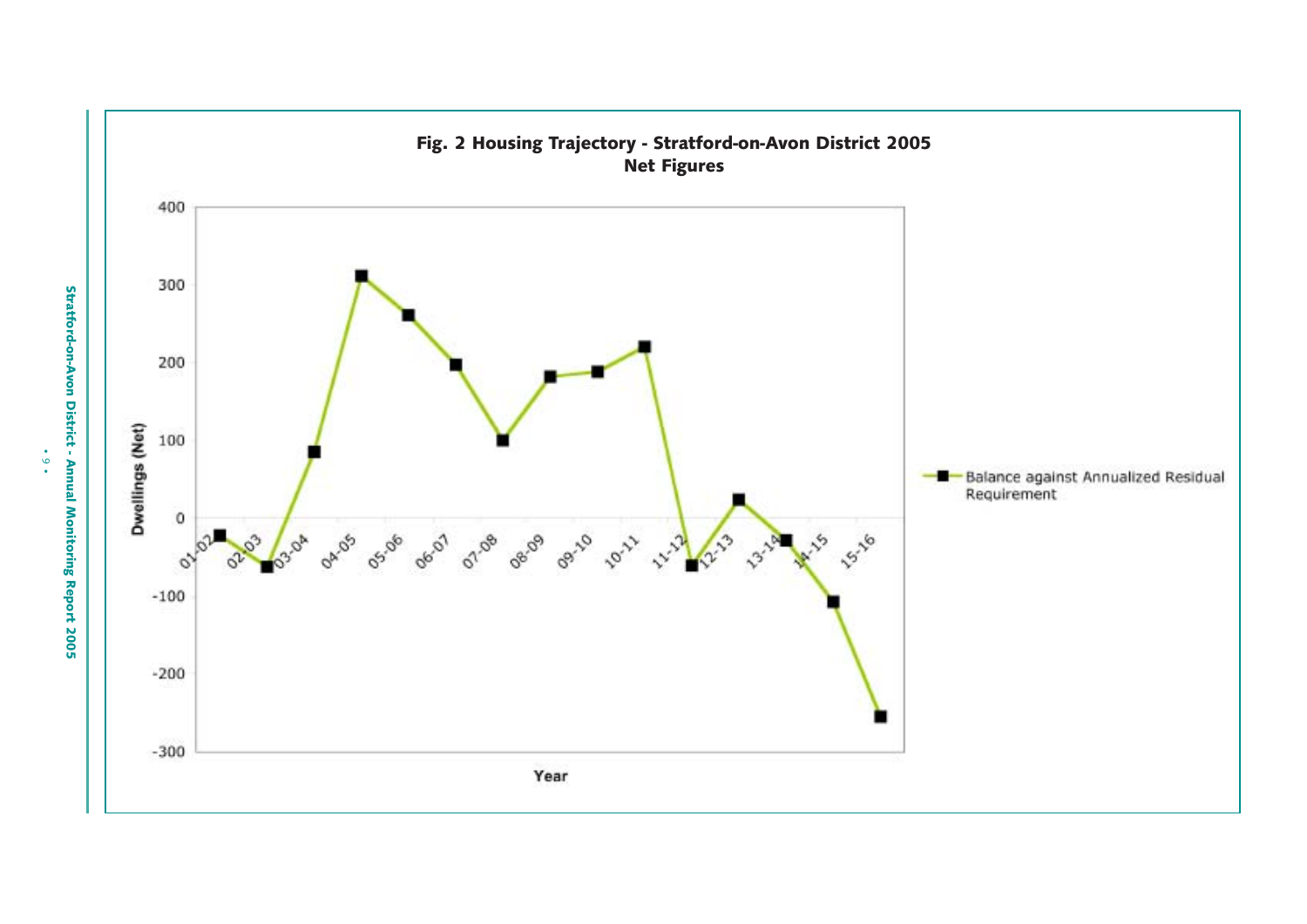

Stratford-on-Avon District - Annual Monitoring Report 2005

 $\vec{0}$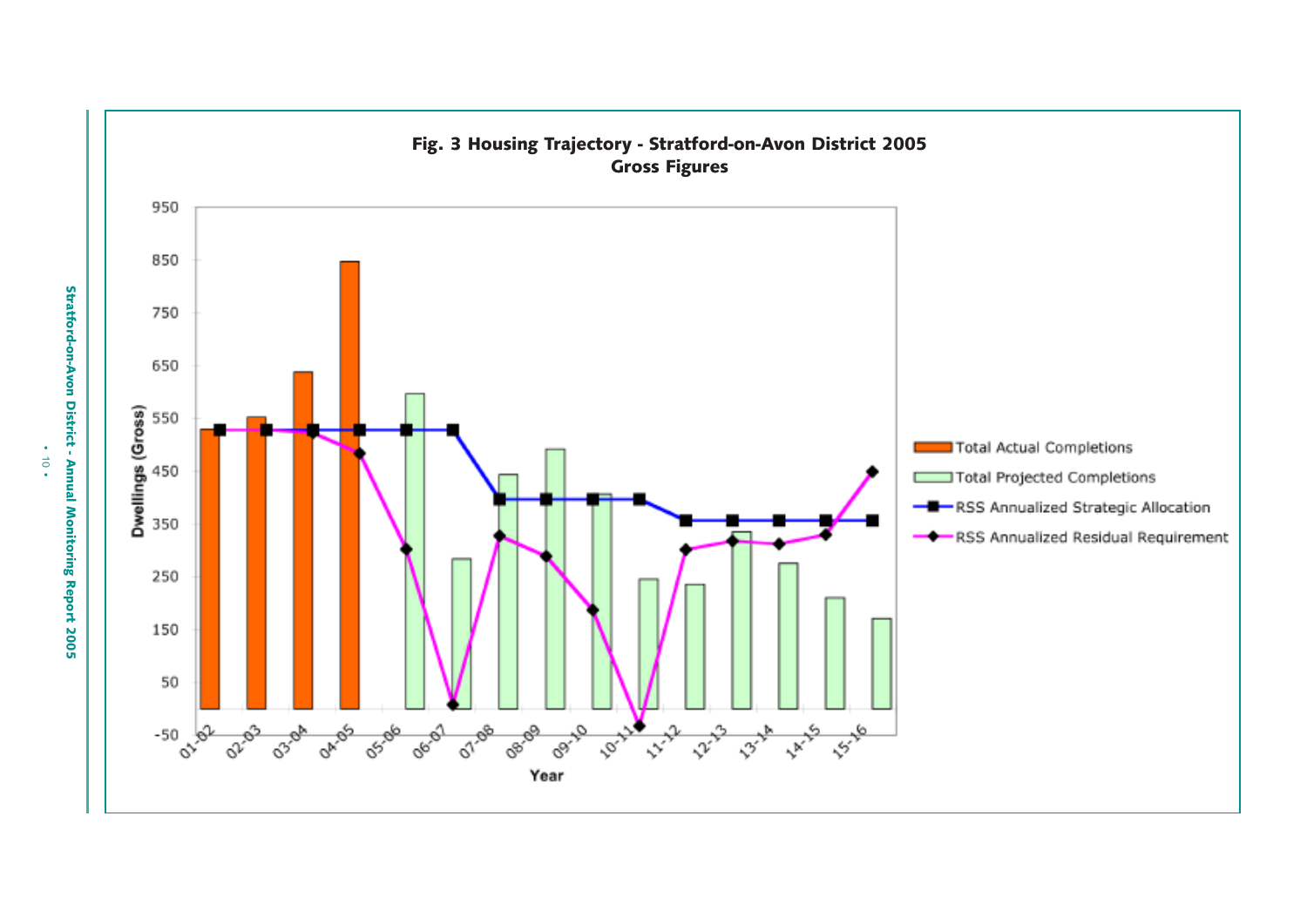

 $\frac{1}{2}$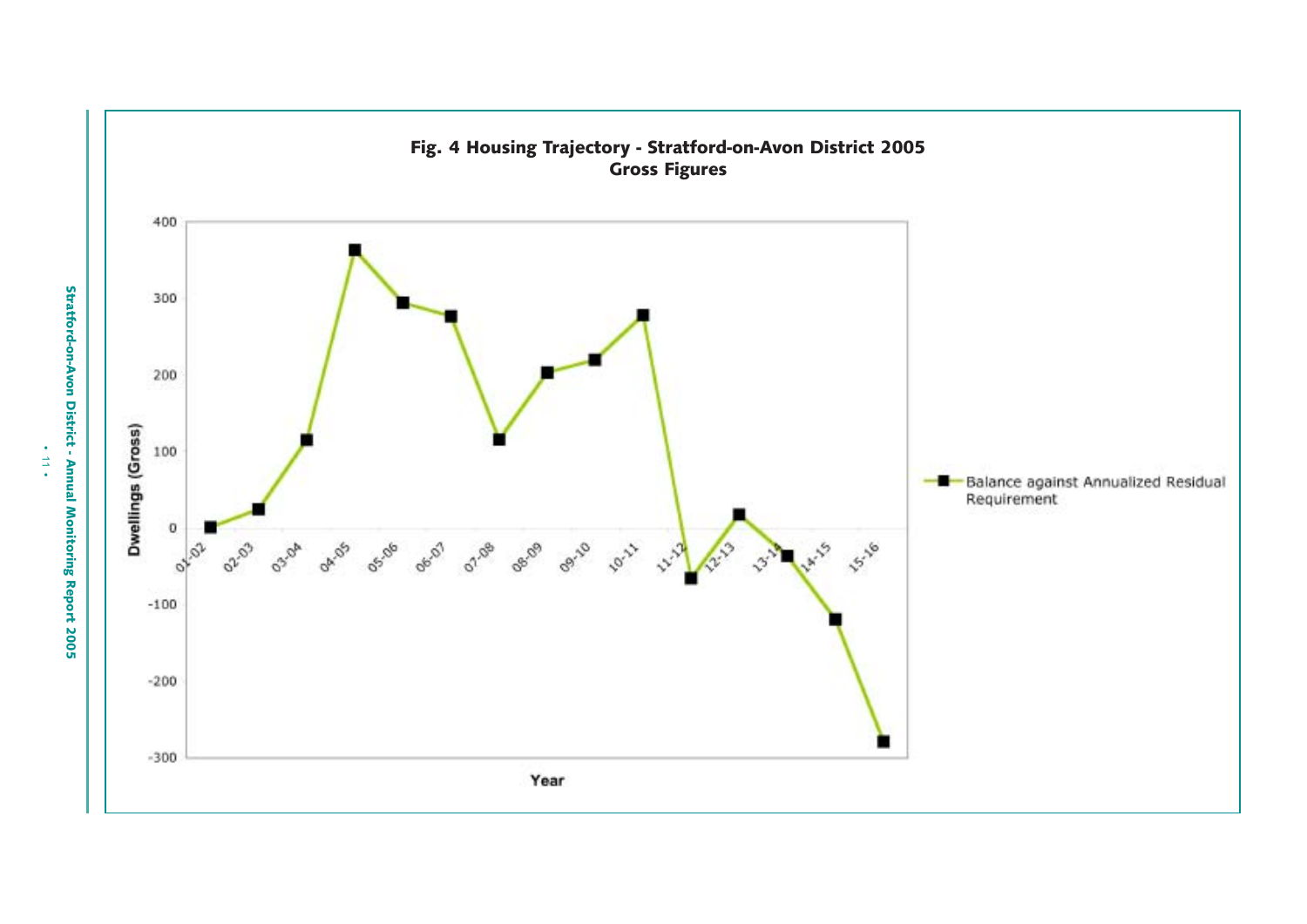|  | Table 1 Numbers of dwellings used to produce Figs. 1 - 4 |  |  |  |  |  |  |  |  |
|--|----------------------------------------------------------|--|--|--|--|--|--|--|--|
|--|----------------------------------------------------------|--|--|--|--|--|--|--|--|

|                                                                         | $01-02$ |       |     |     |     | 02-03 03-04 04-05 05-06 06-07 07-08 08-09 09-10 |     |     |                      | $10-11$ | $11 - 12$ | $12 - 13$ | $13-14$ | $14-15$ | $15-16$ Total |      |
|-------------------------------------------------------------------------|---------|-------|-----|-----|-----|-------------------------------------------------|-----|-----|----------------------|---------|-----------|-----------|---------|---------|---------------|------|
|                                                                         |         |       |     |     |     |                                                 |     |     | Net Figures          |         |           |           |         |         |               |      |
| Net Completions (actual & projected) (Fig 1)                            | 472     | 436   | 599 | 797 | 591 | 267                                             | 413 | 462 | 377                  | 220     | 222       | 322       | 262     | 197     | 157           | 5792 |
| RSS annual net strategic allocation (Fig 1)                             | 494     | 494   | 494 | 494 | 494 | 494                                             | 362 | 362 | 362                  | 362     | 327       | 327       | 327     | 327     | 327           | 6047 |
| RSS annual net residual requirement (Fig 1)                             | 494     | 498   | 514 | 486 | 330 | 69                                              | 313 | 279 | 188                  |         | 283       | 298       | 290     | 304     | 412           | 4759 |
| Balance between completions and annualized residual requirement (Fig 2) | $-22$   | $-62$ | 85  | 311 | 261 | 198                                             | 100 | 182 | 188                  | 220     | $-61$     | 24        | $-28$   | $-107$  | $-255$        | n/a  |
|                                                                         |         |       |     |     |     |                                                 |     |     | <b>Gross Figures</b> |         |           |           |         |         |               |      |
| Gross Completions (actual & projected) (Fig 3)                          | 529     | 552   | 637 | 847 | 596 | 284                                             | 443 | 492 | 407                  | 245     | 235       | 335       | 275     | 210     | 170           | 6255 |
| RSS annual gross strategic allocation (Fig 3)                           | 528     | 528   | 528 | 528 | 528 | 528                                             | 396 | 396 | 396                  | 396     | 356       | 356       | 356     | 356     | 356           | 6532 |
| RSS annual gross residual requirement (Fig 3)                           | 528     | 528   | 522 | 483 | 302 |                                                 | 327 | 288 | 187                  | $-33$   | 301       | 317       | 311     | 329     | 449           | 4846 |
| Balance between completions and annualized residual requirement (Fig 4) |         | 24    | 115 | 364 | 295 | 277                                             | 116 | 203 | 220                  | 278     | $-66$     | 18        | $-36$   | $-119$  | $-279$        | n/a  |

• 12 •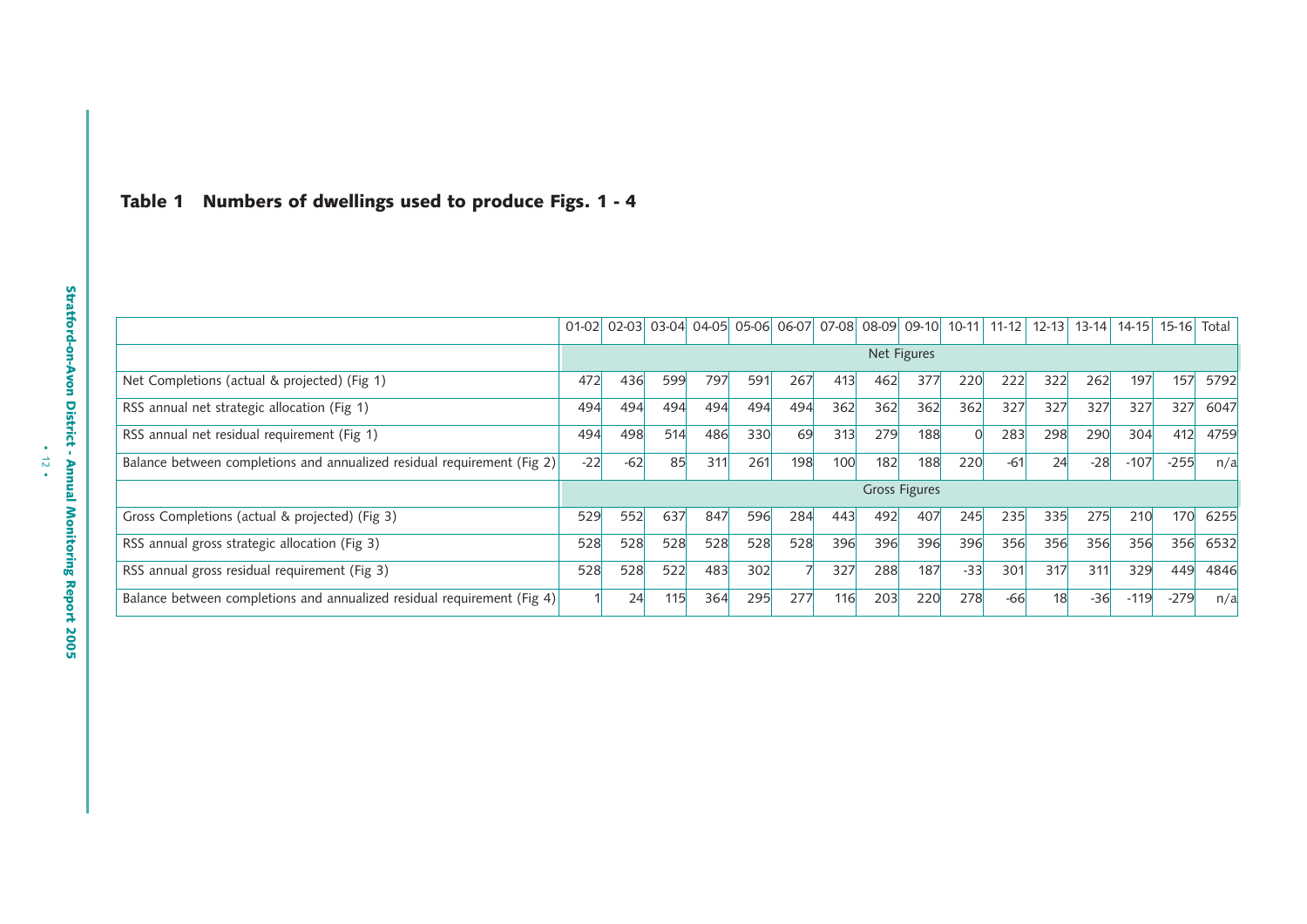#### **2b Percentage of new and converted dwellings on previously developed land**

| Dwellings Completed 2004/05 (Gross) |     |          |  |  |  |  |  |  |  |
|-------------------------------------|-----|----------|--|--|--|--|--|--|--|
| PDL (brownfield)                    | 340 | $40.1\%$ |  |  |  |  |  |  |  |
| Greenfield                          | 507 | 59.9%    |  |  |  |  |  |  |  |
| Total                               | 847 |          |  |  |  |  |  |  |  |

#### Comment

The bias towards greenfield sites in 2004/05 is an outcome of decisions made in the context of planning policies prevailing in the 1990s when the adopted Stratford-on-Avon District Local Plan was being prepared. The majority of greenfield completions come from two sites allocated in this Local Plan, Bridgetown and Bishopton. It is anticipated that the bias will switch to brownfield sites after these two sites are completed within two years. The policies and proposals of the Stratfordon-Avon District Local Plan Review (as Proposed to be Modified) place emphasis on the release of brownfield sites ahead of greenfield land.

#### **2c Percentage of new dwellings completed by density of development**

| Dwellings Completed 2004/05 (Gross)     |     |       |  |  |  |  |  |  |  |
|-----------------------------------------|-----|-------|--|--|--|--|--|--|--|
| Less than 30 dwellings per hectare      | 207 | 24.5% |  |  |  |  |  |  |  |
| Between 30 and 50 dwellings per hectare | 533 | 62.9% |  |  |  |  |  |  |  |
| Above 50 dwellings per hectare          | 107 | 12.6% |  |  |  |  |  |  |  |

#### Comment

Because data is not held on the size of individual dwelling plots, the figures are based on the densities of the overall development sites within which the completed dwellings have been built. The figures indicate that 75% of new dwellings built in 04/05 in the District were on sites being built at densities equal to or in excess of the 30 per hectare threshold recommended by the Government in PPG3. Unsurprisingly in a largely rural district, many of the dwellings built at low density are single replacement dwellings within large curtilages in villages and the countryside where intensification would be inappropriate. In other cases permissions at lower densities pre-date the publication of PPG3 and were granted when average densities of 25 dwellings per hectare were acceptable.

#### **2d Number of affordable dwellings completed**

| Dwellings Completed / Lost 2004/05  |                  |  |  |  |  |  |
|-------------------------------------|------------------|--|--|--|--|--|
| Affordable dwellings completed      | 203 <sub>1</sub> |  |  |  |  |  |
| Affordable dwellings lost           |                  |  |  |  |  |  |
| Net additional affordable dwellings | 2021             |  |  |  |  |  |

#### Comment

The figure of 202 net additional affordable dwellings represents a considerable improvement in performance over that of the previous few years. A large majority of the completions comprise plots secured through S.106 agreements on the large housing development sites in Stratford-upon-Avon. While 2004/05 was a good year for affordable housing completions, they represented less than a quarter of all dwellings completed in the year. There remains a considerable need for further affordable housing in the District, a problem exacerbated by high average house prices. The District Council has recently commissioned a Local Housing Assessment in conjunction with Warwick District Council and this will provide further information on the scale of the problem.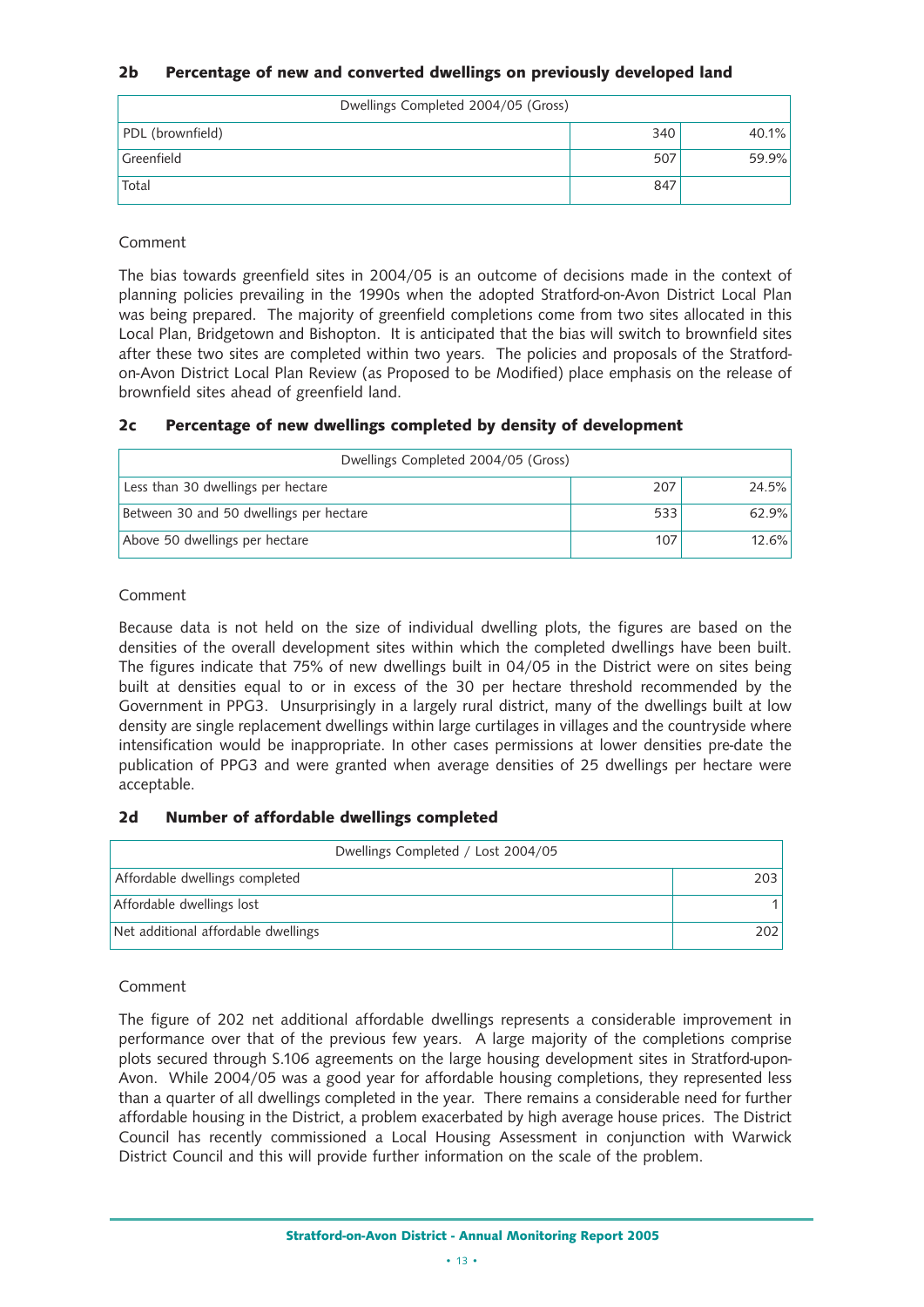#### **Transport**

#### **3a Percentage of completed non-residential development complying with car parking standards**

The District Council is not able to monitor this indicator comprehensively at the present time. The intention is to incorporate it into an upgrade of the planning applications database that will operate from 1 January 2006.

#### **3b Percentage of new residential development within 30 minutes public transport time to facilities**

It is understood that Warwickshire County Council is developing a database for monitoring this indicator.

#### **Services**

#### **4a Amount of completed retail, office and leisure development**

|         | Retail (sq. m. gross) | Office (sq. m. gross) | Leisure (sq. m. gross) $\vert$ |
|---------|-----------------------|-----------------------|--------------------------------|
| 2004-05 | 765 '                 | 2.525                 |                                |

#### Comment

Comprehensive monitoring of this indicator has commenced for the year 2004-05. It should be noted, however, that these forms of development are only monitored for schemes over a specified floorspace threshold as follows: over 1000 sq. m. gross for retail; over 500 sq. m. gross for office; and over 1000 sq. m. gross for leisure (including hotels).

#### **4b Percentage of completed retail, office and leisure development in town centres**

None of the development in 4a (above) was located within the town centre of Stratford-upon-Avon. It should be noted that this is the only town centre within the District identified in the Regional Spatial Strategy.

#### **4c Percentage of eligible open spaces managed to green flag award standard**

The only open space in the District which currently has a Green Flag Award is the River Arrow Nature Reserve in Alcester. This extends to approximately 3 hectares. It is not known how much other open space is managed to Green Flag Award standards. The total amount of open space in Stratford-upon-Avon and the Main Rural Centres, as identified in an Audit carried out in 2004, is approximately 350 hectares.

#### **5. Minerals**

This indicator is relevant to minerals planning authorities only, ie. Warwickshire County Council in the case of Stratford District.

#### **6. Waste**

This indicator is relevant to waste planning authorities only, ie. Warwickshire County Council in the case of Stratford District.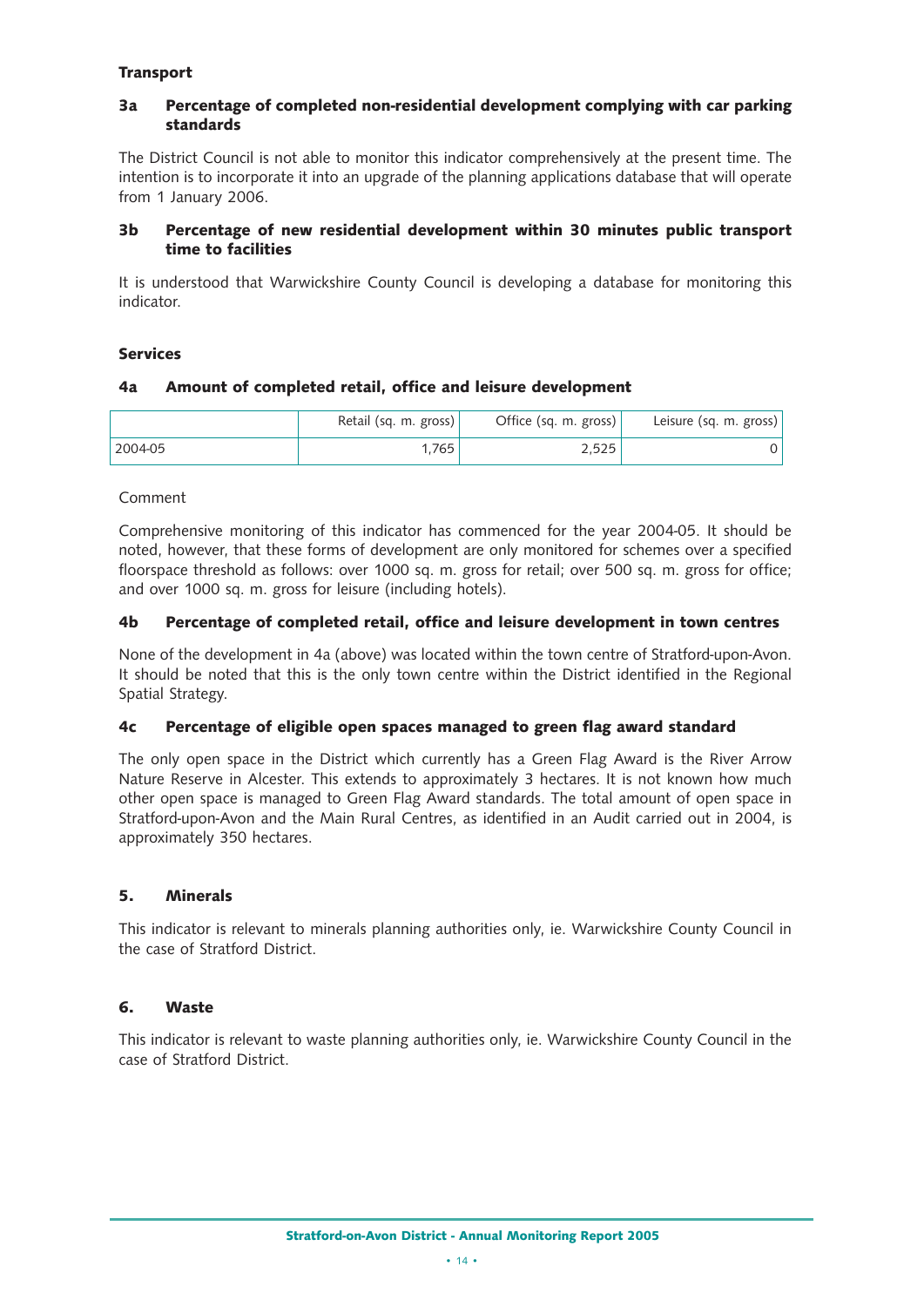#### **Flood Protection and Water Quality**

#### **7. Number of planning permissions granted contrary to Environment Agency advice**

The District Council is not able to monitor this indicator comprehensively at the present time. The intention is to incorporate it into an upgrade of the planning applications database that will operate from 1 January 2006.

#### **Biodiversity**

#### **8. Change in areas and populations of biodiversity importance**

The District Council is not able to monitor this indicator effectively at the present time. There is little prospect of this situation changing in the foreseeable future as significant resources and expertise will be required.

#### **Renewable Energy**

#### **9. Renewable Energy capacity installed by type**

The District Council is not able to monitor this indicator comprehensively at the present time. The intention is to incorporate it into an upgrade of the planning applications database that will operate from 1 January 2006.

#### **Local Indicators**

The District Local Plan Review sets out a Monitoring Framework (see Section 9). The framework does not seek to measure the performance of every policy in the Plan, but addresses key aspects of the objectives that are at the heart of its strategy.

Not surprisingly, many of the local indicators are reflected in national and regional equivalents.

#### **a. To satisfy housing needs**

This topic is mostly covered in part 2 of the National and Regional Indicators above. In addition, the following data is provided:

Types and sizes of dwellings

| Dwellings Completed 2004/05 (Gross)   |     |          |  |  |  |  |
|---------------------------------------|-----|----------|--|--|--|--|
| One bedroom houses/bungalows          | 2   | 0.2%     |  |  |  |  |
| Two bedroom houses/bungalows          | 131 | 15.5%    |  |  |  |  |
| Three bedroom houses/bungalows        | 276 | 32.6%    |  |  |  |  |
| Four bedroom houses/bungalows         | 186 | 22.0%    |  |  |  |  |
| Five or more bedroom houses/bungalows | 67  | 7.9%     |  |  |  |  |
| Houses/bungalows - total              | 662 | 78.2%    |  |  |  |  |
| One bedroom flats                     | 32  | 3.8%     |  |  |  |  |
| Two bedroom flats                     | 147 | 17.4%    |  |  |  |  |
| Three bedroom flats                   | 5   | 0.6%     |  |  |  |  |
| Four bedroom flats                    | 1   | 0.1%     |  |  |  |  |
| Five or more bedroom flats            | 0   | $\Omega$ |  |  |  |  |
| Flats - total                         | 185 | 21.8     |  |  |  |  |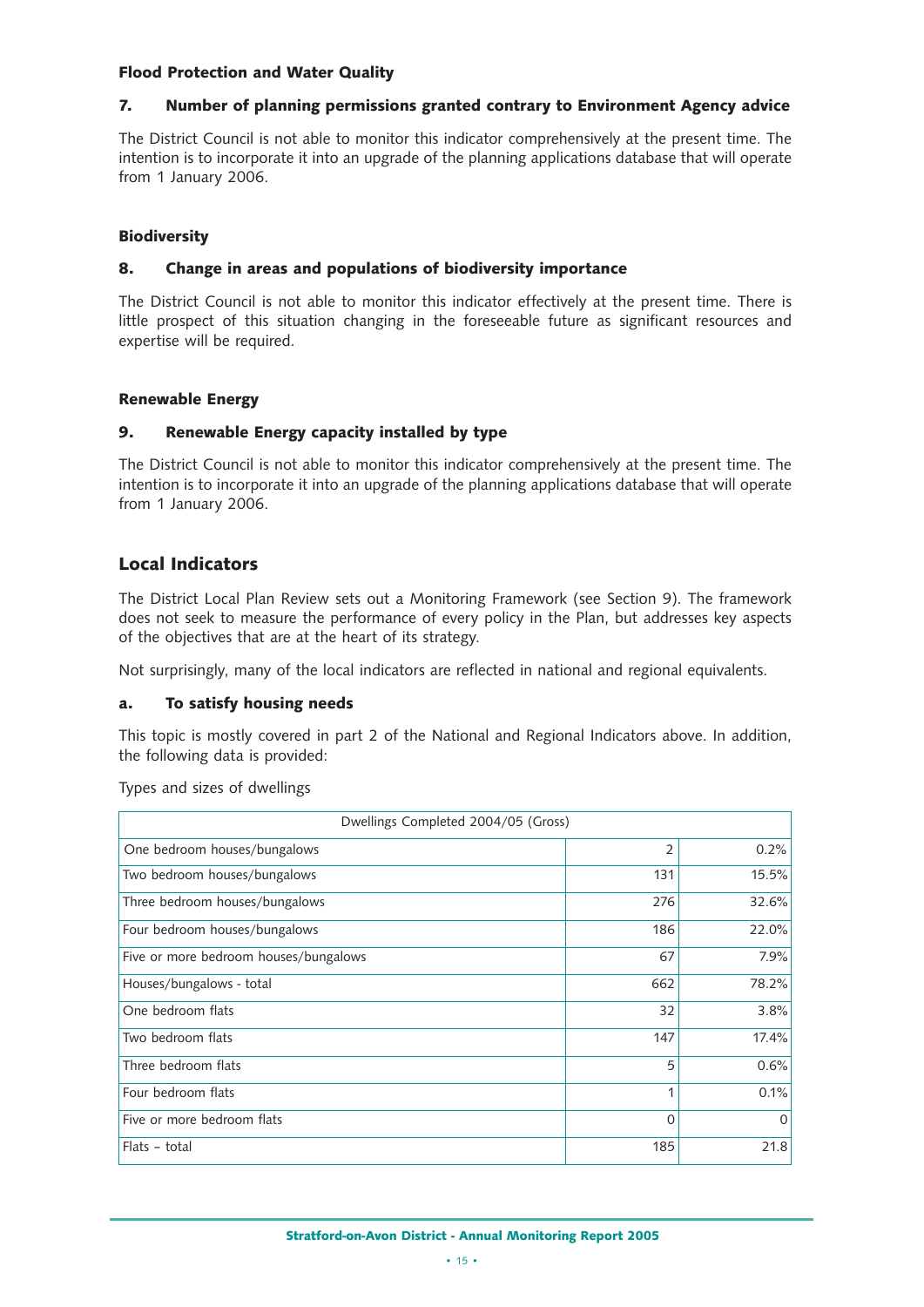#### Comment

The range of types of dwelling being built is reasonably well balanced and shows that the District Council's policy to secure a diversity of dwelling sizes and types is having some effect. For example, the District has a relative dearth of flats and the 185 flats built in 2004/05 will help to reinforce this part of the housing stock. At the same time the District Council does not encourage the construction of one bedroom dwellings as these fail to provide sufficient flexibility as regards the changing needs of households. The 2005 Local Housing Assessment will provide further information on the local need for different types of dwellings.

#### **b. To satisfy employment needs**

This topic is covered in part 1 of the National and Regional Indicators above.

#### **c. To secure high quality design**

The number of design statements submitted with planning applications

- the District Council is not able to monitor this indicator comprehensively at the present time. The intention is to incorporate it into a comprehensive database relating to planning applications that will operate from 1 January 2006.

#### **d. To protect landscape character**

Area of green field development allowed in the AONB, Special Landscape Areas and the Green Belt

- the District Council is not able to monitor this indicator comprehensively at the present time. The intention is to incorporate it into an upgrade of the planning applications database that will operate from 1 January 2006.

#### **e. To foster biodiversity**

Area of development allowed within a Local Nature Reserve, SSSI or Ecosite

- the District Council is not able to monitor this indicator comprehensively at the present time. The intention is to incorporate it into an upgrade of the planning applications database that will operate from 1 January 2006.

#### **f. To protect historic heritage**

Number of developments resulting in the loss or destruction of a Scheduled Ancient Monument or Listed Building

- the District Council is not able to monitor this indicator comprehensively at the present time. The intention is to incorporate it into an upgrade of the planning applications database that will operate from 1 January 2006.

#### **g. To promote alternative modes of transport to the car**

The District Council is not able to monitor this indicator comprehensively at the present time. The intention is to incorporate it into an upgrade of the planning applications database that will operate from 1 January 2006. Data on certain aspects of the indicator can be provided at this time:

Number of Green Transport Plans completed

- since supplementary planning guidance was adopted by the District Council in July 1998, twelve such Green Transport Plans (or equivalent) have been completed through a legal agreement linked to a planning permission.

Value of developer contributions towards sustainable transport

Since 1996, approximately £3.7m has been secured from developers. This comprises £1.1m for a park and ride facility at Stratford-upon-Avon, £300,000 for traffic calming measures, £1.3m towards public transport and £400,000 for pedestrian and cycling facilities.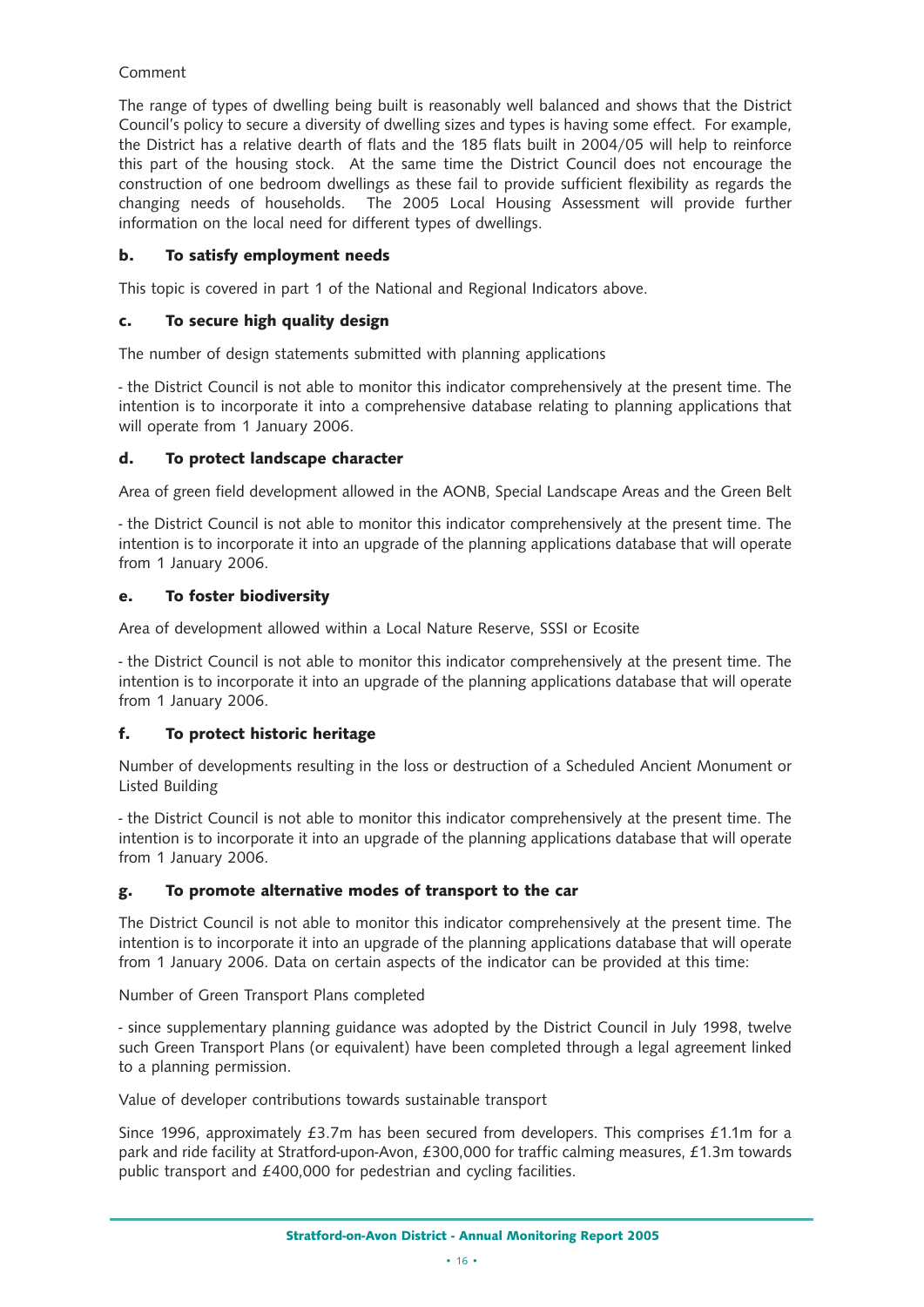#### **h. To facilitate energy conservation**

Number of schemes incorporating energy conservation measures and number of renewable energy schemes supported

- the District Council is not able to monitor this indicator comprehensively at the present time. The intention is to incorporate it into an upgrade of the planning applications database that will operate from 1 January 2006.

#### **i. To sustain water resources**

Area of development allowed within floodplains and number of developments incorporating sustainable urban drainage systems

- the District Council is not able to monitor this indicator comprehensively at the present time. The intention is to incorporate it into an upgrade of the planning applications database that will operate from 1 January 2006.

#### **j. To assist rural diversification**

Number of diversification schemes supported

- the District Council is not able to monitor this indicator comprehensively at the present time. The intention is to incorporate it into an upgrade of the planning applications database that will operate from 1 January 2006.

#### **k. To stimulate rural centres**

Area of new commercial development permitted in Main Rural Centres

- since 1996 the following significant retail schemes have been implemented:

Budgen, Bidford-on-Avon (0.4 ha. / 980 sq.m.) Co-op, Wellesbourne (0.4 ha. / 810 sq.m. plus extension comprising 330 sq.m) Co-op, Studley (replacement of existing store with no additional floorspace involved)

Proposals for large food stores on the edges of Shipston-on-Stour and Southam have been dismissed on appeal.

#### **l. To promote Stratford-upon-Avon town centre**

#### **Measures of vitality and viability**

i. Diversity of main town centre uses

The Health Check carried out for the District Council by Bert Nicholson Associates in 2003 remarked on the attractive mix of both independent retailers and national multiples in the town centre.

However, the lack of convenience shops was noted. The latest information available shows that about 7% of the total number of units in the town centre are convenience goods outlets, compared with the Great Britain average of close to 9.5% (Source: Experian Goad).

We will carry out an occupancy survey of units in the town centre on a biennial basis.

ii. Presence of national multiples and high-profile retailers

There is a total of 10 high profile retailers represented in the town centre, which is the third highest in the region, after Birmingham and Solihull. In addition, 14 large-store multiples are present (Source: Experian Goad).

We will carry out a survey of the situation on a biennial basis.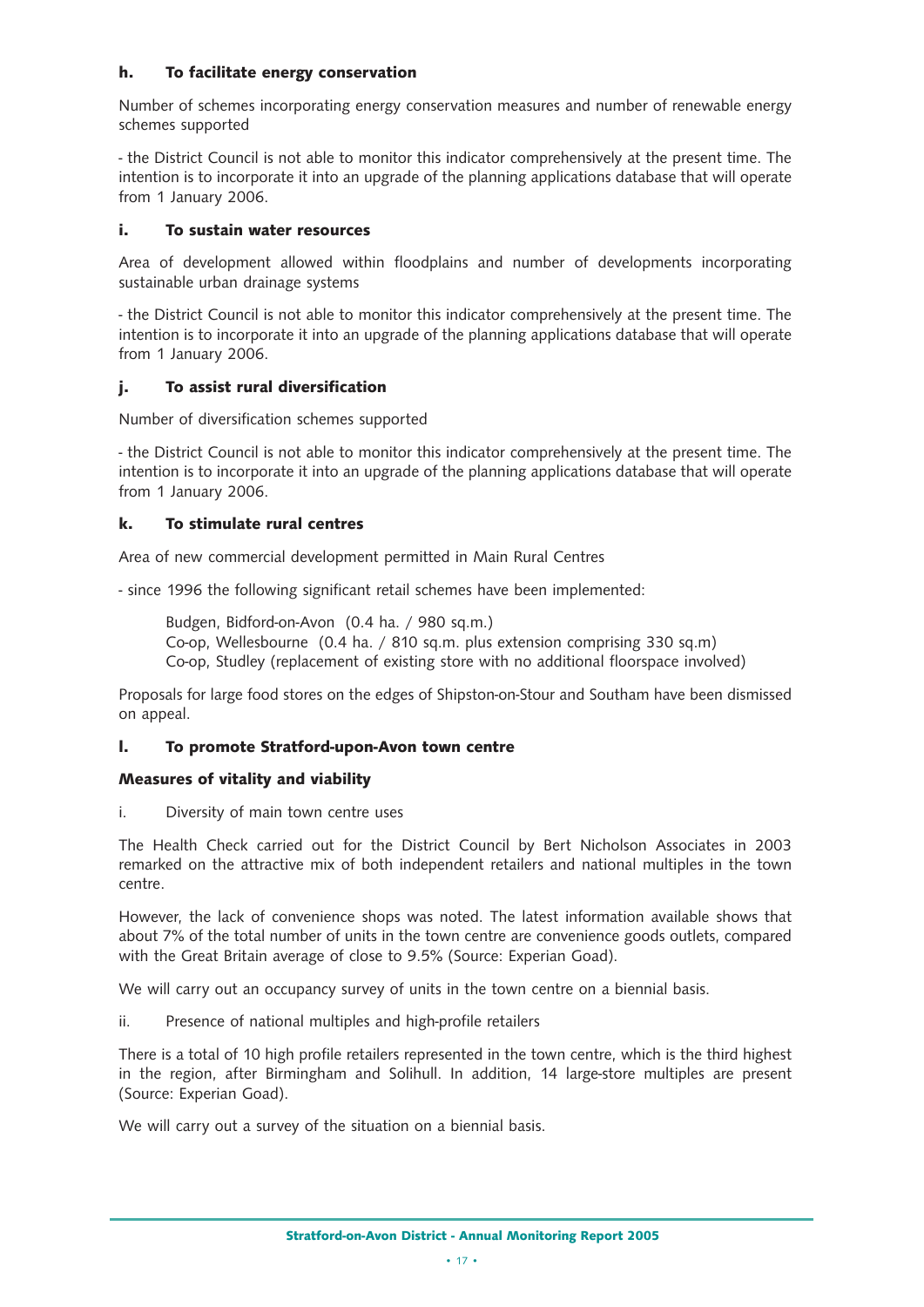#### iii. Retail and leisure floorspace permitted and completed

There has been no significant increase in floorspace in the town centre in recent years. The refurbishment of Bell Court (now known as Town Square) in c.2002-03 did not involve the creation of additional retail floorspace.

#### iv. Operator demand

As identified in the Bert Nicholson study, the FOCUS database indicates a healthy level of interest in Stratford-upon-Avon, with a total of 71 requirements listed in October 2004. This is the seventhhighest level of operator demand amongst all the city and town centres in the region.

#### v. Zone A shopping rents

|       | 1987               | 1998 | 1999 | 2000 | 2001 | 2002         | 2003     | 2004     | 2005 |
|-------|--------------------|------|------|------|------|--------------|----------|----------|------|
| Value | $\neg \wedge$<br>◡ | 115  | 115  | 120  | 120  | 175<br>ر ے ا | 1つに<br>ᇈ | 1つら<br>ᅛ | 130  |

Source: Colliers CRE based on their opinion of rental values (£/sq.foot/annum.)

#### Comment

This is the recognised source of published rental data and is updated each year. It is evident that retail units within the primary shopping area of Stratford-upon-Avon town centre can command a high, and increasing, rental value. The figure is slightly higher than that for Banbury, Leamington Spa and Redditch, although considerably lower than for Cheltenham and Solihull The figure reflects the likelihood of securing high turnover although the downside is that many small, specialist traders cannot afford a prime location in the town centre.

#### vi. Proportion of vacant street-level property

It is evident that the vacancy level is very low. Approximately 6.5% of units are vacant compared with the Great Britain average of 10.5% (Source: Experian Goad). It should be appreciated that vacancies can occur in even the strongest centres, reflecting the normal turn round of retail outlets.

We will carry out a survey of the situation on a biennial basis.

vii. Quality and mix of services and other uses

There is a wide range of professional and business services, food and drink outlets and visitor attractions provided in the town centre. In large part this reflects the importance of Stratford-upon-Avon as a tourist destination.

We will carry out a survey of the situation on a biennial basis.

viii. Pedestrian flows

The District Council commissioned a pedestrian count in October 1996. It would be appropriate to have a further survey undertaken in October 2006 so that a comparison can be made.

#### **m. To support sustainable tourism**

Scale and location of new visitor accommodation

Monitoring of this indicator has recently commenced for regional purposes. This covers schemes involving more than five bedrooms. There were no permissions granted during the year 2004-05, although approval was given for the conversion of the Coach House Hotel in Stratford-upon-Avon to residential use, that involves the loss of nine bedrooms.

#### **n. To provide leisure opportunities**

Area of public open space provided in new development and lost to other forms of development

- the District Council is not able to monitor this indicator comprehensively at the present time. The intention is to incorporate it into an upgrade of the planning applications database that will operate from 1 January 2006.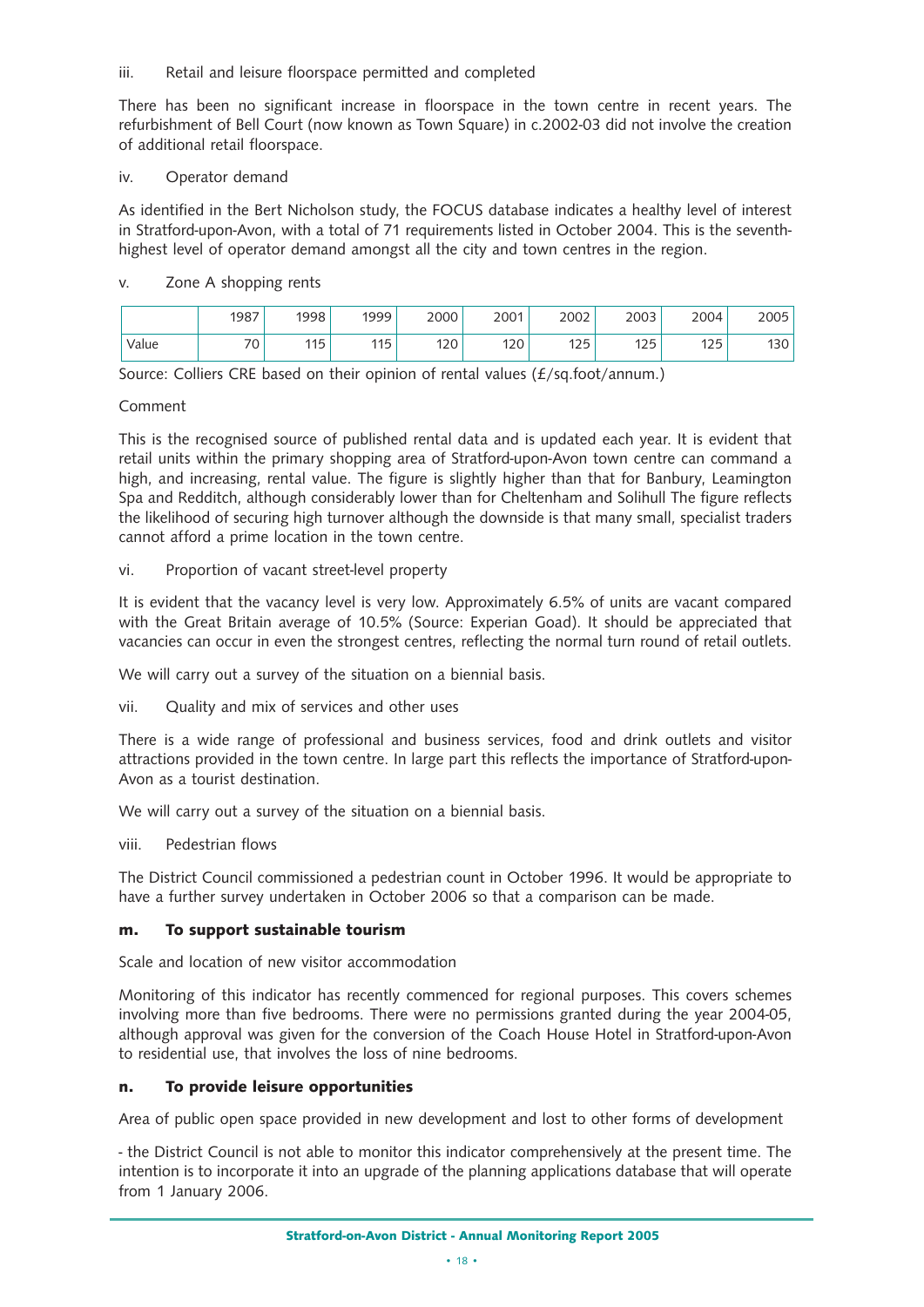Value of developer contributions towards public open space

- the District Council adopted supplementary planning guidance in March 2005 whereby financial contributions towards off-site provision of open space will be sought in appropriate circumstances. The amount of such contributions will be given in future editions of the AMR.

# 5. Policy Performance - assessment

One of the key purposes of the Annual Monitoring Report is to provide an assessment of how current policies in the plan are performing. In particular, it is important to gauge whether a policy is having the desired effect, or an unexpected impact, and whether there are any lessons to be learned when the plan is reviewed.

At the present time, the District Local Plan is in a transitional period. The first plan was adopted in May 2000 and, strictly speaking, continues to form part of the development plan for the District, along with the Warwickshire Structure Plan and the West Midlands Regional Spatial Strategy.

The District Local Plan Review has reached an advanced stage in its preparation. The Inspector's Report of the Public Inquiry was received in April 2005 and Proposed Modifications to the Draft Plan were placed on deposit on 27 October for a six week period.

In accordance with regulation 48 of the Local Development Regulations, it is expected that AMRs should assess the performance of 'saved' policies. However, many of the policies in the adopted District Local Plan no longer conform to the Structure Plan and/or deal with issues that are covered by policies in the Local Plan Review. Given these circumstances, we take the view that there would be more value in monitoring the implementation of policies in the Review, particularly as this will provide a valuable basis for deciding the scope and content of the Local Development Framework.

#### **Controlling industrial development in the District**

The following policies in the Local Plan Review are used to control the amount and distribution of industrial development in the District: STR.1, STR.3, STR.4, COM.1, COM.16, COM.17 and CTY.2.

The Warwickshire Structure Plan (WASP) requires Stratford District to make provision for 81 hectares of industrial land during the plan period 1996–2011. The current level of provision for this period is about 128 hectares. This substantial level of over-provision is mainly due to the scale of development at the Gaydon Proving Ground.

It is a strategic objective of the WASP to concentrate most new development in the main urban areas, including Stratford-upon-Avon, and preferably on brownfield land. The Local Plan Review also seeks to ensure that the employment needs of the rural parts of the District are adequately catered for in a sustainable manner.

Of the 128 hectares provided to date during the plan period, 20 hectares (16%) have been provided within or on the edge of Stratford-upon-Avon; 45 hectares (35%) in the Main Rural Centres, 19 hectares (15%) in rural locations and 44 hectares (34%) at Gaydon Proving Ground. On that basis, 51% of the overall industrial land provision is located in the larger settlements in the District.

About 72% of the industrial land provision has involved brownfield land, compared with the WASP target of 60%.

Putting to one side the specific factors that have justified the large-scale development at the Gaydon Proving Ground, it is reasonable to conclude that the policies have been effective in assisting to deliver objectives of the development plan relating to the amount and location of industrial land.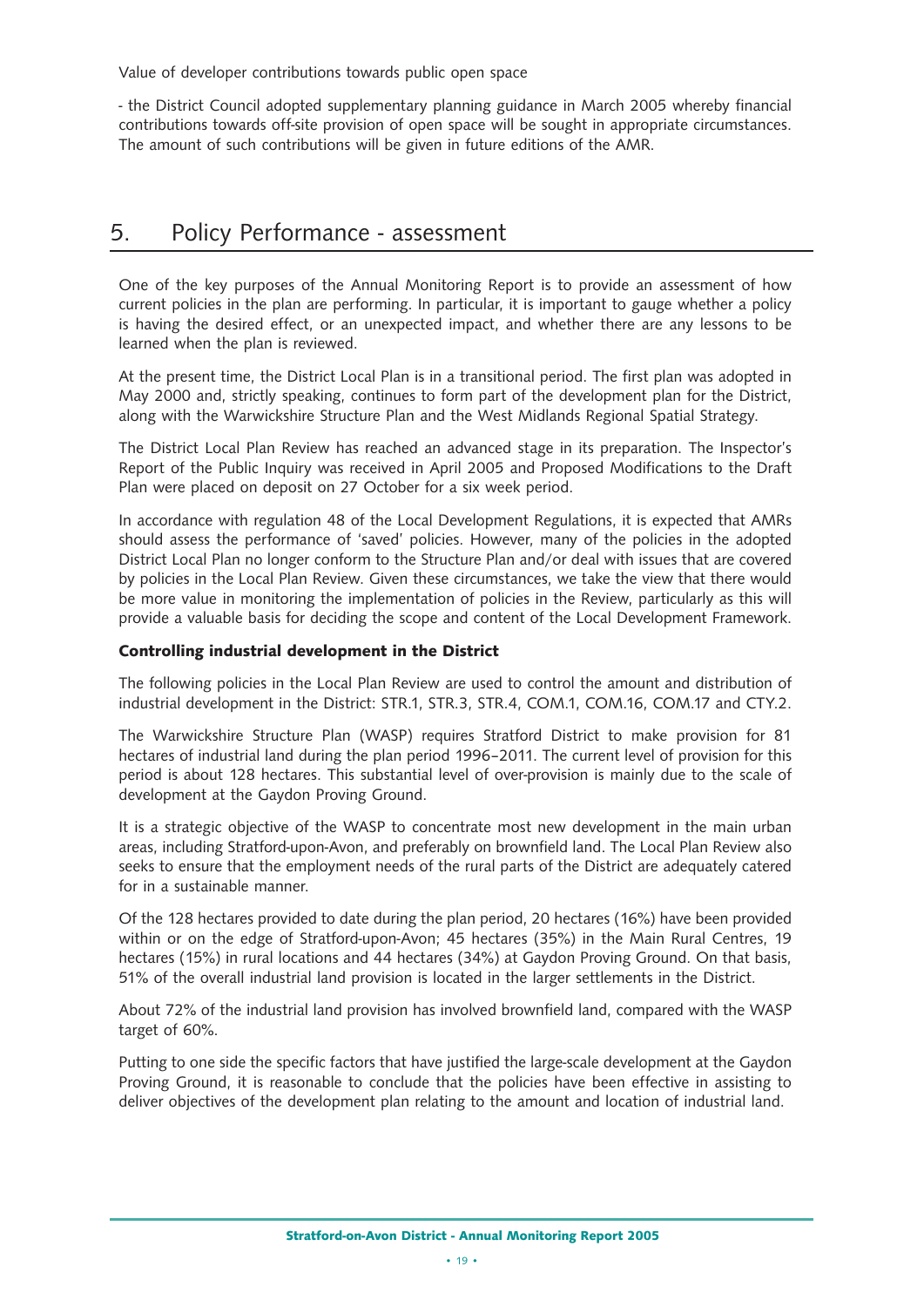#### **Controlling residential development in the District**

The following policies have been applied to control the amount, type and distribution of residential development in the District: STR.1, STR.2, STR.2A, STR.4, COM.1, COM.12, COM.13, COM.14, CTY.2A, CTY.5, CTY.6 and CTY.8.

The WASP initially established the strategy for the amount and location of housing provision in Stratford District for the period 1996-2011. It emphasises, in particular, the need to ensure that most development takes place in the main town of Stratford-upon-Avon, and that emphasis is given to re-using brownfield land.

More recently, the Regional Spatial Strategy has reduced the housing requirement, with the provision for 2200 dwellings (maximum) now to be made between 2005 and 2011. The latest analysis indicates an over provision of 289 dwellings.

Of the 5611 dwellings built between 1996 and March 2005, 1663 (29.6%) were built in Stratfordupon-Avon, 2017 (36.0%) in the Main Rural Centres, and 1931 (34.4%) in the rural parts of the District.

2715 (48%) of dwellings completed since 1996 are located on brownfield land. This compares with the 56% shown as an indicative figure in the WASP for the period 1996-2011, and a regional target of 76% for 2001-2011 given in the Regional Spatial Strategy. The low proportion achieved in Stratford District is mainly due to planning decisions made before the targets were adopted.

750 new build affordable dwellings (rented or shared ownership) have been provided since 1996. Of these, 674 (90%) were secured as part of private development and 76 (10%) on other sites. To date, only 14 dwellings have been provided through the operation of Policy COM.1 ('local choice') and 10 dwellings under the provisions of Policy CTY.5 ('rural exceptions'). A number of schemes are now beginning to materialise through the former mechanism, although there is an important issue to address relating to the identification of local housing need and meeting it effectively at the local level.

#### **Providing infrastructure and services related to development**

It is accepted that development should be supported by adequate and appropriate levels of new or improved infrastructure. It is also reasonable that developers should contribute towards meeting the cost of mitigating the impacts of their development. The following policies seek to ensure that appropriate levels of developer contributions are secured: DEV.6, IMP.4, IMP.6 and IMP.7.

Since 1996, around £7m has been secured from developers towards improving infrastructure and services across the District. Of this, approximately £4.5m relates to Stratford-upon-Avon and includes £1.1m towards car parking provision (specifically park and ride), £900,000 for highway improvements, £600,000 for public transport and £1.2m on education.

The Council is currently streamlining its approach to securing developer contributions, to ensure that the process is efficient, transparent and more accountable. For example, a methodology has been developed to quantify the level of transport contributions that could potentially be secured through the amount of development identified in the District Local Plan Review. This is set out in supplementary planning guidance that is reviewed on an annual basis.

The estimated total cost of transport schemes that would be necessary to support proposed development in Stratford-upon-Avon, in accordance with the Local Plan Review, is about £7.937m. Of this figure, developers are currently expected to contribute about £2.187m. To date about £194,000 has been secured. Part of this amount is specifically earmarked for improvements to sustainable transport. We will be monitoring the impacts of the identified schemes when they are implemented.

The District Council adopted guidance on the submission and implementation of travel plans as long ago as July 1998. Since then, twelve such plans have been completed through legal agreement linked to planning permissions. The intended objective has been to minimise car travel associated with the developments. There are issues to be addressed about how to monitor whether targets for modal shift specified in the legal agreements are being met.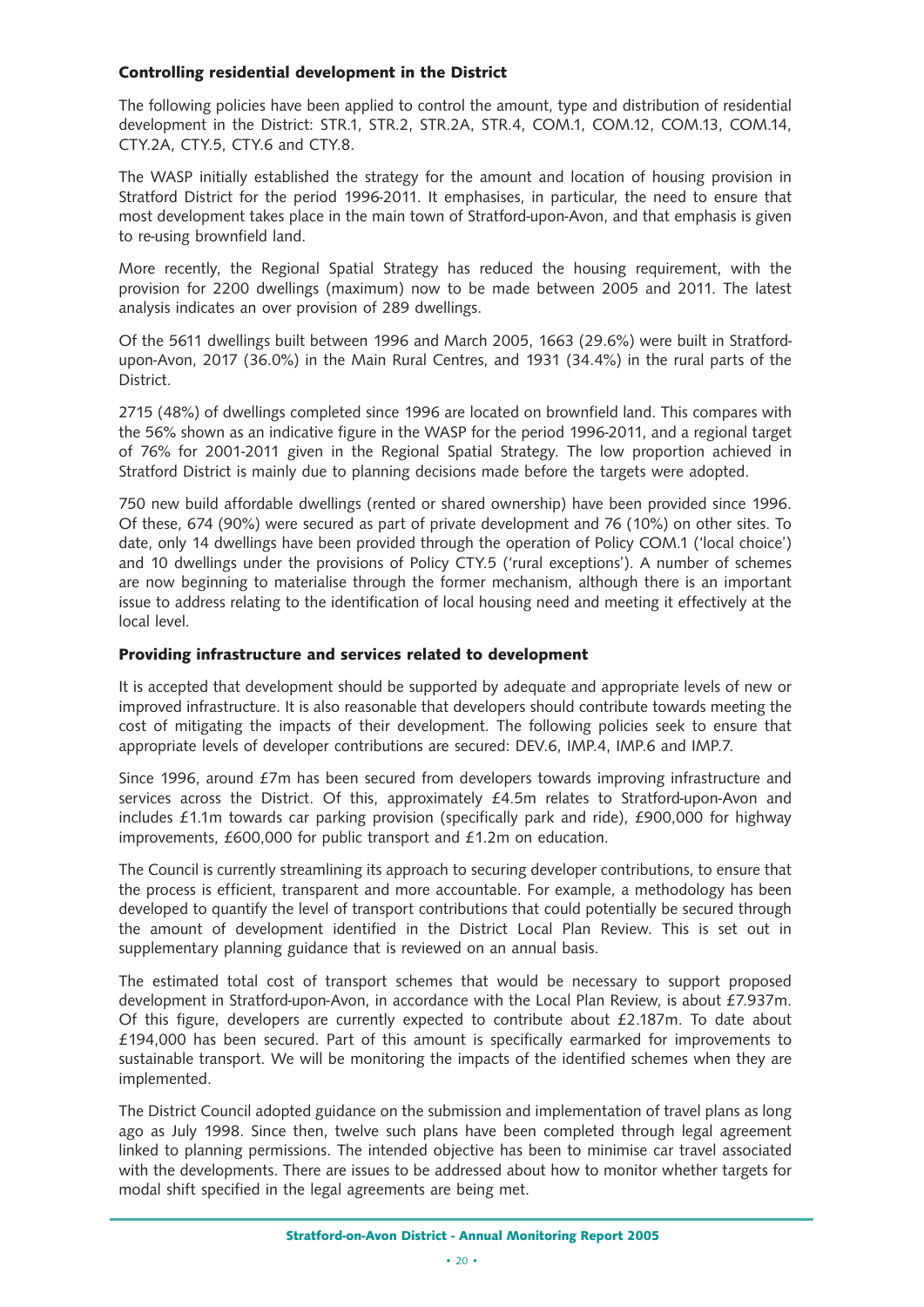#### **Meeting key development principles**

This section in the Local Plan Review takes forward the overall land-use strategy for the District by identifying a number of significant principles which also influence and control the location of development.

Green Belt (Policy PR.2) - during the year 2004-05, no planning permissions were granted for new dwellings. Four permissions for industrial and commercial development were granted: at Bearley Mill (1,695 sq.m. for retail and storage), Bearley Airfield (1,550 sq.m. for storage), Edstone Hall (960 sq.m. for offices) and The Slough, Studley (1,325 sq.m. for general industry). All of these were fully justified on a case by case basis.

Farmland (Policy PR.4) – there has been no significant loss of best and most versatile agricultural land as a result of planning permissions granted during the year 2004-05. The development proposal west of Shottery (Proposal SUA.W) in the Local Plan Review affects a small amount of Grade 2 agricultural land. The Inquiry Inspector accepted that this was justified given the wider benefits of the proposal that would not be achieved by using land of lower agricultural quality elsewhere.

Resource protection (Policy PR.5) - this is an issue of fundamental importance and the principles identified in the policy should be thoroughly considered through the planning process. However, it is necessary for national planning policy to provide an effective basis for local decision-making. To date, the policy has been effective in deterring significant impacts but it is questionable whether it could have a more fine-grained influence due to the range of often conflicting issues that need to be addressed. It is anticipated that this issue will require further consideration in framing a more rigorous and effective policy in the Local Development Framework.

Renewable energy (Policy PR.6) - energy conservation is now one of the major challenges faced by society as a whole. The planning process has a key role to play in this by taking a positive approach to such schemes, both in relation to large-scale projects and those involving individual buildings. However, it is necessary to assess thoroughly the impact of proposals in order to decide whether the wider benefits outweigh the local disbenefits.

Flood defence (Policy PR.7) - another issue that has taken on a national significance in recent years and, compared with those issues covered by the previous two topics, one that has been addressed effectively by the planning process in Stratford District. The involvement of the Environment Agency has been fundamental in ensuring that unacceptable impact of development on the floodplain and on flood risk is prevented.

#### **Protecting and enhancing environmental features**

The natural and built environment makes a vital contribution to the character of Stratford District and it is essential that the quality of these features is protected and, wherever possible, enhanced.

Cotswolds AoNB (Policy EF.1) – this designation has been effective in ensuring that the quality of the landscape has been protected from harmful development. There are no examples of significant housing, industrial, commercial or leisure development being granted planning permission within that part of the AoNB lying within Stratford District since 1996. The District Council is a member of the Cotswolds Conservation Board which seeks to protect and enhance the character of the AoNB.

Special Landscape Areas (Policy EF.2) - although its status is not as great as for the AoNB, this designation has been effective in helping to resist development that would have a harmful effect. National guidance requires a more rigorous assessment of landscape quality to be carried out if this local form of designation is to be retained.

Areas of Restraint (Policy EF.3) - another form of local designation that has been effective in protecting specific areas from harmful development. There have been no recent examples of planning permission being granted that were contrary to the provisions of this policy.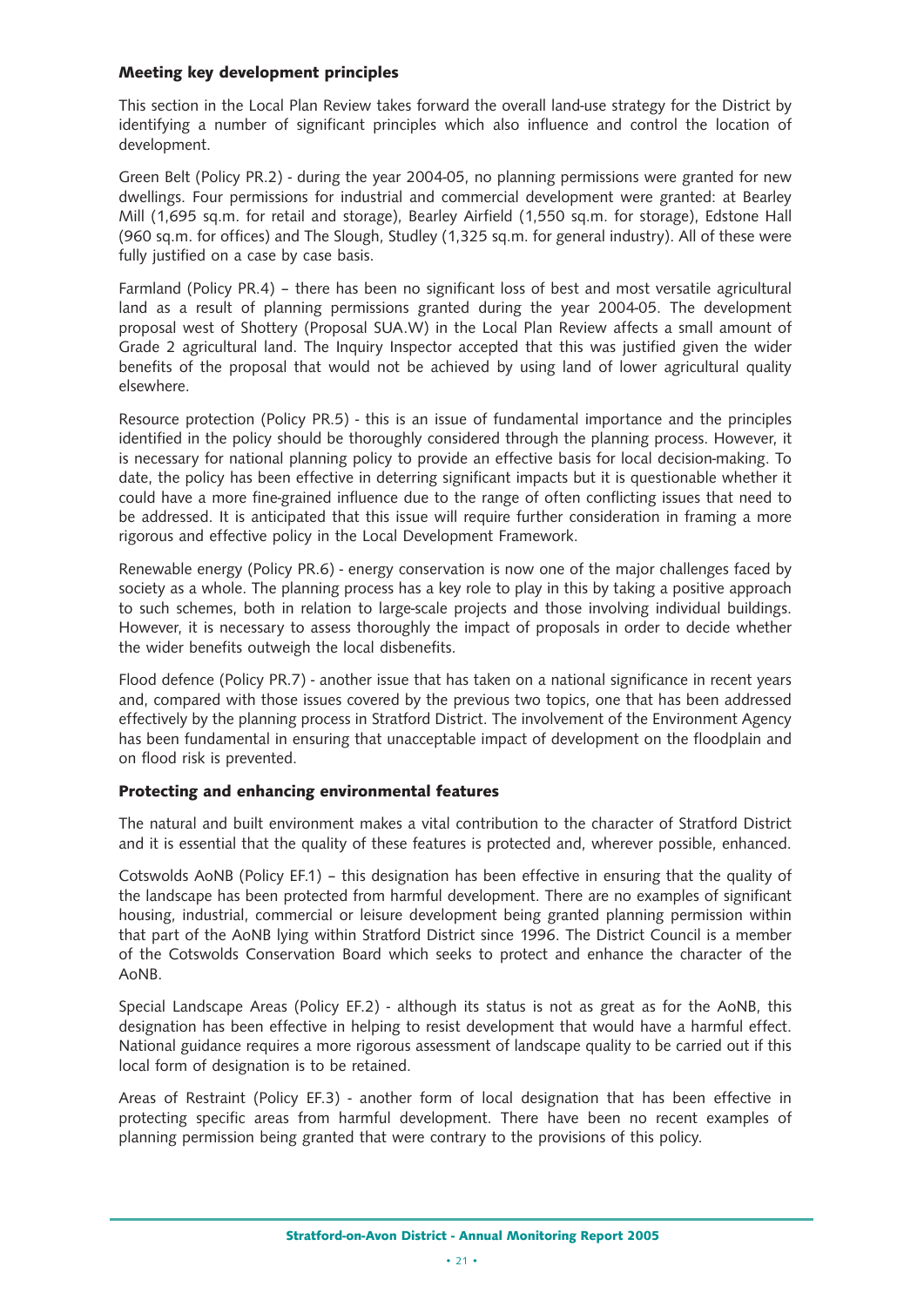Historic landscape (Policy EF.4) - although it has been used in a small number of cases, the basis of this policy needs to be supported by more rigorous analysis to increase its effectiveness.

The various policies relating to the protection of wildlife, trees, archaeology, conservation areas and listed buildings have all operated effectively in resisting harmful development. They are each dependent on accurate and rigorous information that can be referred to on a case by case basis.

#### **Promoting and securing appropriate standards of development**

It is essential that all forms of development should be sensitive to and reflect the character of the area, and also that the necessary technical standards are achieved.

Layout and design (Policy DEV.1) - provides an invaluable checklist of issues that need to be considered in determining planning applications. It is founded on national planning guidance and has itself provided the basis for the District Design Guide.

Car parking (Policy DEV.5) - together with associated supplementary guidance, national policy on car parking provision is applied. In particular, this utilises maximum rather than minimum standards. Some concern has been expressed about the effect of this approach on the function of residential, industrial and commercial areas and impact on neighbouring areas due to reduced levels of on-site parking. Further research on the application of maximum standards to local circumstances would be useful.

Drainage (Policy DEV.7) - responds to the critical issue of protecting water resources. Incorporation of SUDS into development proposals is becoming more commonplace and developers are now responding more positively through the negotiation process.

Energy conservation (Policy DEV.8) - relates to the critical issue of climate change by seeking to reduce energy consumption. To date, it has not been rigorously applied in seeking to encourage developers to utilise effective features. It is anticipated that this issue will require further consideration in framing a more effective policy through the Local Development Framework. For example, seeking to incorporate higher standards of energy efficiency in new development will reduce carbon dioxide emissions and help to tackle climate change.

Access for people with disabilities (Policy DEV.9) - generally effective in ensuring that buildings and the wider environment are accessible, although some criticism has been expressed that more should be done. Supplementary planning guidance has been produced by the District Council to assist this process.

#### **Supporting and building communities**

The success of the District Local Plan Review will be measured by the extent to which it contributes to the character and function of communities.

Local Choice (Policy COM.1) – this is a key component of the strategy of the Plan by providing scope for communities to meet their own needs. At a time when most development should be focussed on Stratford-upon-Avon, in accordance with regional planning policy, this approach seeks to ensure that small-scale housing and employment development can take place in smaller settlements where clearly justified. To date, very few schemes have been promoted in accordance with this policy although it is anticipated that more will emerge through the Parish Plan process. Small housing developments in Brailes and Long Compton, both recently completed, are the first to be implemented.

Local shops and services (Policy COM.2) – the effect of this policy has been variable with some success in resisting the loss of local facilities but also instances of a facility being lost (including on appeal). In this respect, every case is different and extensive evidence is required to support a case for retaining a local facility in the face of conversion to another use. It should be noted that the general store at Moreton Morrell has recently closed, which means that it is no longer categorised as a Local Centre Village for the purposes of Policy STR.1 and the operation of Policy COM.1.